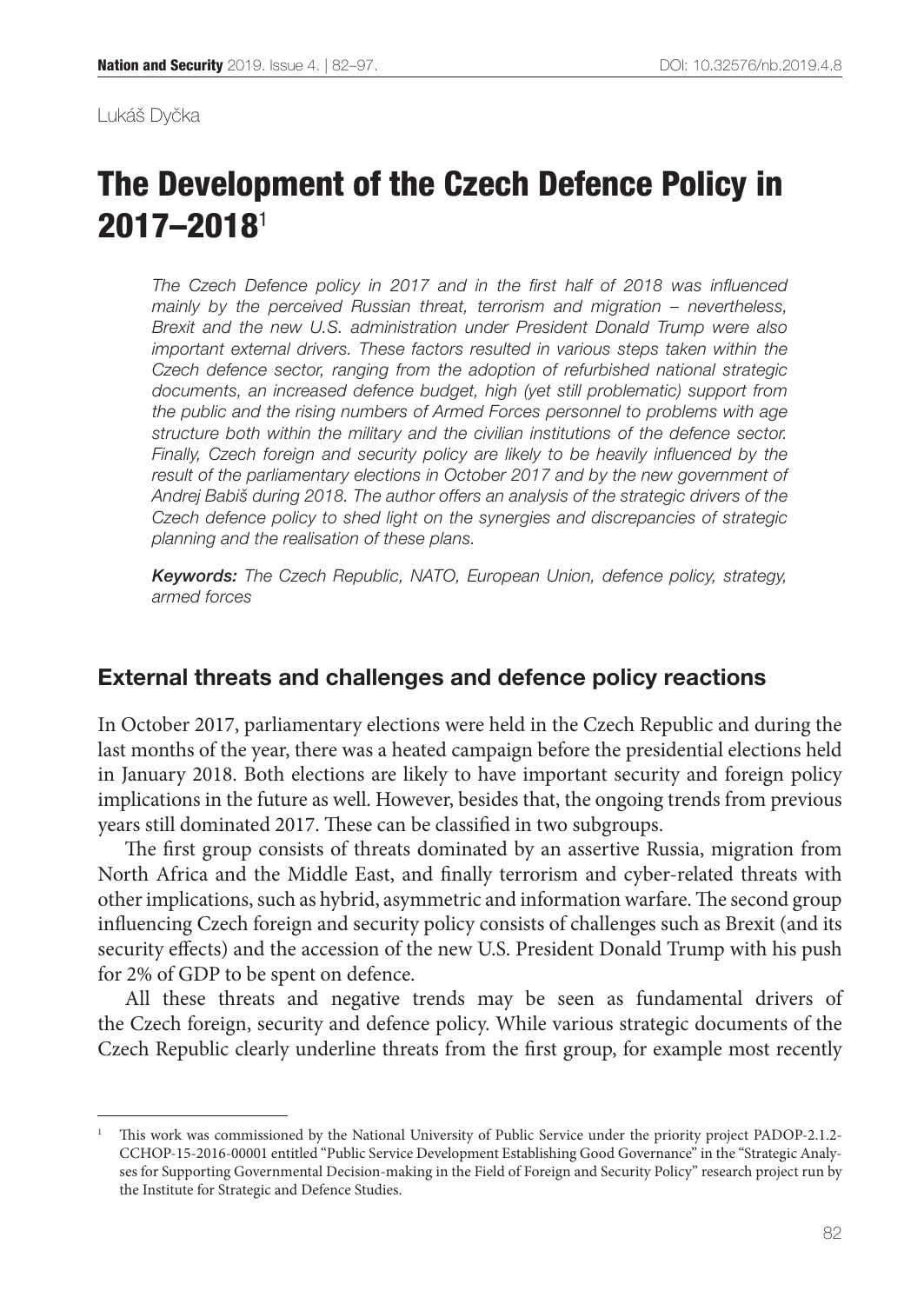the updated version of the Defence Strategy of the Czech Republic<sup>2</sup> (2017) or previously the Security Strategy of the Czech Republic<sup>3</sup> (2015), the second group of challenges may be identified in the particular steps undertaken by the Czech political elite and institutions, such as the Ministry of Defence and the Ministry of Foreign Affairs.

#### *Threats as drivers of defence policy*

Regarding the first group of perceived threats, Russia seemed to be the most important driver of the Czech foreign and security policy in 2017. The 2017 Defence Strategy assesses Russia as a very strong threat and states that since 2014 Russian activities on the eastern flank of NATO have been troubling political elites, as well as the population of member and some non-member states. The Czech Republic mostly accents the fact that in Eastern Europe the Russian Federation blatantly pursues its increasing power ambitions, also through the use of military force. In doing so, the Russian Federation violates generally accepted norms of international law, including the territorial integrity of its neighbouring states.4 It has executed hybrid operations against NATO nations and EU member states, including targeted disinformation activities and cyberattacks, which are highly visible in times of elections. The latest example of this behaviour was the attempted assassination of the Russian ex-double agent Sergei Skripal in the United Kingdom in March 2018, using a chemical substance under the nickname "Novichok". However, Russia denied responsibility and accused the Czech Republic of producing Novichok, allegedly because the Armed Forces of the Czech Republic are specialised in the defence against weapons of mass destruction.5

As for migration, its influence on the Czech Republic was rather limited in absolute numbers of migrants in 2017. For example, during the first six months of 2017 there have been only 2,244 cases of illegal entry and stay on the territory of the Czech Republic,<sup>6</sup> mostly from Ukraine, Vietnam and Russia. Meanwhile the Czech police stated that they had detained only 172 migrants throughout 2017 who sought to illegally transit the Czech Republic, mostly coming from Austria and heading onwards to neighbouring Germany. These people were coming mainly from Afghanistan, Iraq and Syria.<sup>7</sup> Furthermore, as of November 2017, there have only been 116 asylum seekers in the Czech Republic altogether. Nevertheless, the topic itself remained very influential, especially before parliamentary and presidential elections. During the parliamentary elections, strong politicisation of this topic helped the anti-immigration and allegedly populist Freedom and Direct Democracy

<sup>&</sup>lt;sup>2</sup> [The Defence Strategy of the Czech Republic](http://www.army.cz/images/id_8001_9000/8503/DefenceStrategy2017.pdf), [online], 2017, Ministry of Defence of the Czech Republic. Source: Army.cz [01.02.2018.]

<sup>&</sup>lt;sup>3</sup> [Security Strategy of the Czech Republic](https://www.vlada.cz/assets/ppov/brs/dokumenty/bezpecnostni-strategie-2015.pdf), [online], 2015, Government of the Czech Republic. Source: Vlada.cz [13.02.2018.]

<sup>&</sup>lt;sup>4</sup> [The Defence Strategy of the Czech Republic](http://www.army.cz/images/id_8001_9000/8503/DefenceStrategy2017.pdf)... (2017).

<sup>5</sup> [Czechs tested Novichok-like substance for chemical warfare protection: government](https://www.reuters.com/article/us-britain-russia-skripal-czech/czechs-tested-novichok-like-substance-for-chemical-warfare-protection-government-idUSKBN1I51K2), [online], 04.05.2018. Source: Reuters [13.02.2018.]

<sup>6</sup> [Nelegální migrace za období od 1.1.2017 do 30.6.2017](http://www.policie.cz/clanek/nelegalni-migrace-za-obdobi-od-1-1-2017-do-30-6-2017.aspx) [Illegal migration from 01.01.2017 to 30.06.2017], [online], 03.08.2017. Source: Policie.cz [19.03.2018.]

<sup>7</sup> [Migration drops near zero in Czech Republic but sways election campaign](https://www.reuters.com/article/us-czech-election-president-migration/migration-drops-near-zero-in-czech-republic-but-sways-election-campaign-idUSKBN1FC25N), [online], 23.01.2018. Source: Reuters.com [19.02.2018.]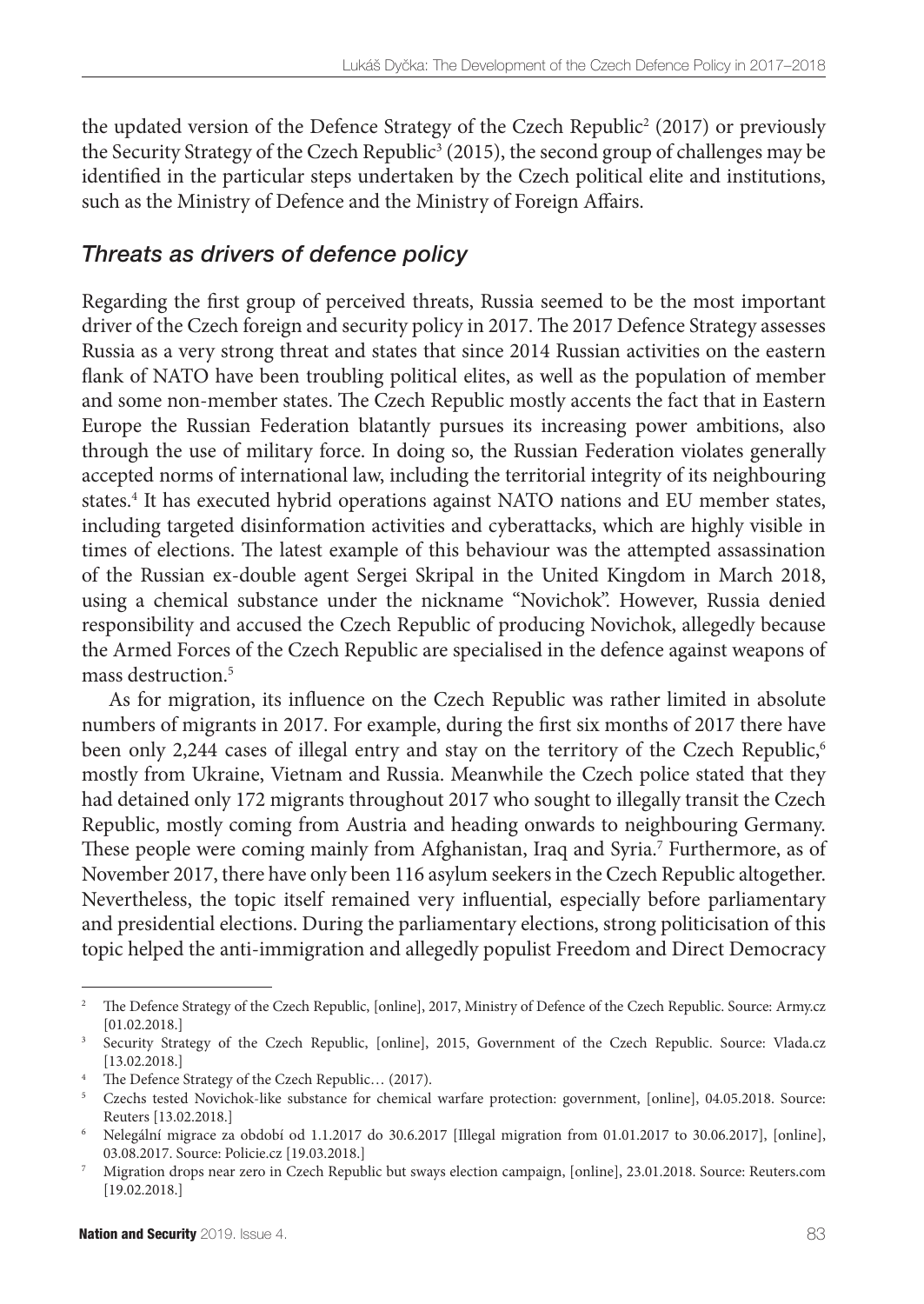party *(Svoboda a přímá demokracie)* led by Tomio Okamura to gain 10.64% of the votes which translated to 22 seats out of 200 in the Czech Chamber of Deputies.<sup>8</sup> Aside from that, the topic of migration was, in one form or another, present in programs of several other political parties and may have influenced their outcome in elections. Migration is nevertheless rarely accented alone and is – also in Defence Strategy 2017 – rather closely connected with the threat of terrorism.

The last item of the group of threats – terrorism – is more broadly described in Defence Strategy 2017 as coming from an arc of instability to the south and southeast of Europe. It is rapidly spreading throughout regions from North Africa to Afghanistan, even though in 2017 it was severely weakened with the almost complete annihilation of the so-called "Islamic State" (ISIS). This instability nevertheless stems, in large part, from the fragile states that have allowed non-state actors such as ISIS and other extremist groups to create a zone of instability which extends to the European borders and threatens Europe with the growth of radicalisation, extremism, terrorism, and also an alarming increase of illegal migration into the EU.9 In 2017–2018 (or any previous year for that matter) there has been no terrorist attack in the Czech Republic of similar nature to those that happened in France, in the United Kingdom, etc. However, attacks in other countries, particularly their new form of vehicle ramming attacks received substantial domestic media coverage in the Czech Republic. That was especially true for the London Bridge attack in June 2017 or a similar attack in Barcelona in August. In response, discussions and commentaries about the need to secure public spaces in the Czech Republic received considerable attention.<sup>10</sup>

## *Challenges and their influence on the Czech defence policy*

Out of the second group of trends influencing the Czech foreign and security policy, Brexit represents a significant issue to be dealt with. Already in 2016, one of the immediate responses of the Czech Republic to the UK announcing its intent to leave the European Union was the call from some members of the political elite for the creation of an EU army which was echoed even by Western media.<sup>11</sup> This call was particularly strong from President Miloš Zeman and (then) Prime Minister Sobotka, who repeatedly stated in 2016 and 2017 that "only EU-wide armed forces will allow us to defend our interests on our own."12 According to the original idea voiced by the Czech Prime Minister during the summer of 2016, the European army was supposed to be used mainly for the defence of the EU borders against migrants and as a sign of European military emancipation (with regards to the U.S.). While not generally accepted, the idea of the common EU army

<sup>8</sup> See the website of the [Svoboda a přímá demokracie party](http://www.spd.cz/) [Freedom and Direct Democracy], [online], 2017. Source: Spd.cz [18.02.2018.]

<sup>&</sup>lt;sup>9</sup> The Defence Strategy of the Czech Republic... (2017).

<sup>10</sup> [Cíle teroristů v Česku? Máme je u nosu a sami je islamistům nabízíme, varují bezpečnostní experti](https://zpravy.aktualne.cz/zahranici/cile-teroristu-mame-je-u-nosu-a-sami-je-islamistum-nabizime/r~1a314bba871111e7aec7002590604f2e/) [Targets for terrorist attack in CZ? Right under our noses, claim security experts], [online], 24.08.2017. Source: Zpravy.aktualne.cz [18.02.2018.]

<sup>&</sup>lt;sup>11</sup> [Czechs and Hungarians call for EU army amid security worries,](http://www.bbc.com/news/world-europe-37196802) [online], 26.08.2016. Source: BBC.com [18.02.2018.]

<sup>&</sup>lt;sup>12</sup> GHEZ, Jeremy et al.: [Defence and security after Brexit: A snapshot of international perspectives on the implications of the](https://www.rand.org/pubs/perspectives/PE225.html) [UK's decision to leave the EU](https://www.rand.org/pubs/perspectives/PE225.html)*.* RAND Corporation, Santa Monica, CA, [online], 2017. Source: Rand.org [18.02.2018.]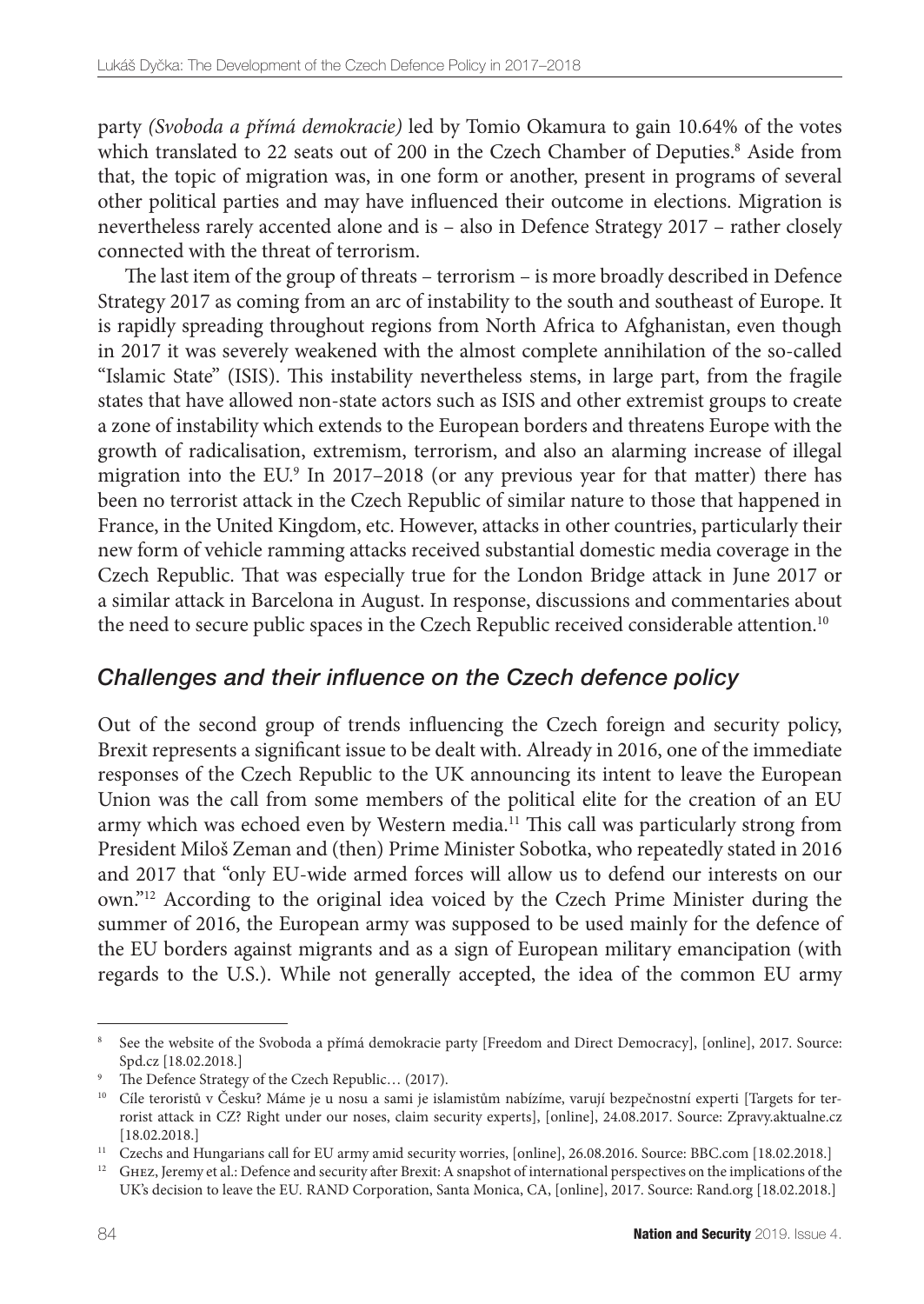spurred considerable debate.<sup>13</sup> The Minister of Defence, however, quickly rejected it<sup>14</sup> with the main argument being that even the embryonic phase of building an EU army – the EU battlegroups – is hardly considered a successful project, thus, any further integration would be premature, and would only weaken NATO. More recently, *common EU security forces* replaced the name *common EU army* in political discourse.

It was generally recognised among the ruling Czech political elite in 2017 that Brexit is creating space for strengthening military cooperation among EU member states. Member states thus need to enhance defence cooperation. Because of structural changes in both the strategic environment (demand) and the economics of defence (supply), when it comes to technology procurement and weapons manufacturing, there is a strong case for European countries to move beyond their traditional approach to defence co-operation and it is a window of opportunity for the Czech Republic as well.15 A framework for this enhanced cooperation may be provided by the EU Global Strategy (EUGS) published in June 2016,16 which creates room for other follow-up initiatives. Military Planning and Conduct Capability (MPCC), the European Defence Fund (EDF), Coordinated Annual Review on Defence (CARD), as well as the prospect of Permanent Structured Cooperation (PESCO) all emerge at a time when EU member states are seeking to build on the momentum of European defence in response to Brexit mostly through the Implementation Plan on Security and Defence.17 The common feature of all these initiatives within the EUGS framework causes stress on the gradual synchronisation of national defence planning cycles and capability development practices.18

The second challenge that strongly influenced the Czech foreign, security and defence policy in 2017 was the accession of the new U.S. President, Donald Trump. While the Common Security and Defence Policy of the EU may be in some regards strengthened by Brexit, NATO has been much more influenced by Trump's presidency. The security guarantee provided by NATO and the U.S. was still seen as the cornerstone of security policy for the Czech Republic in 2017. Already in 2016, NATO together with a strong U.S. involvement re-established the deterrence of Russia as one of the main priorities of the alliance and approved the deployment of four multinational battalions in Poland and the Baltic states under the Enhanced Forward Presence format. In 2017, the Czech Republic announced that it will participate in this format from 2018.

What is more pressing for Prague, though, is the U.S. desire under Donald Trump to end the perceived free-riding on U.S. security guarantees and to push European NATO

<sup>&</sup>lt;sup>13</sup> HAMÁČEK, Jan: [Proč potřebujeme evropskou armádu](https://www.cssd.cz/aktualne/blogy/proc-potrebujeme-evropskou-armadu/) [Why do we need an EU Army?], [online], 2016. Source: Cssd.cz [29.03.2018.]

<sup>&</sup>lt;sup>14</sup> Novo $T$ ná, Kristýna: [Evropská armáda je utopie a plýtvání penězi, kritizují politici Sobotku](http://echo24.cz/a/iubn7/evropska-armada-je-utopie-a-plytvani-penezi-kritizuji-politici-sobotku) [EU Army is a utopia and a waste of money say political critics of Prime Minister Sobotka], [online], 2016. Source: Echo24.cz [29.03.2018.]

<sup>&</sup>lt;sup>15</sup> GILLI, Andrea – GILLI, Mauro: [European Defence Cooperation in the Second Machine Age,](http://www.iss.europa.eu/de/publikationen/detail/article/european-defence-cooperation-in-the-second-machine-age/) [online], 2017. Source: Iss. europa.eu [29.03.2018.]

<sup>&</sup>lt;sup>16</sup> Shared Vision, Common Action: A Stringer Europe. A Global Strategy for the European Union's Foreign and Security [Policy,](http://eeas.europa.eu/archives/docs/top_stories/pdf/eugs_review_web.pdf) [online], June 2016. Source: Eeas.europa.eu [13.02.2018.]

<sup>&</sup>lt;sup>17</sup> [Implementation Plan on Security and Defence,](https://eeas.europa.eu/sites/eeas/files/implementation_plan_on_security_and_defence_02-03-2018_jus_0.pdf) [online], 2016. Source: Eeas.europa.eu [13.02.2018.]

<sup>&</sup>lt;sup>18</sup> FIOTT, Daniel: [The CARD on the EU defence table,](https://europa.eu/globalstrategy/sites/globalstrategy/files/opinion/files/the-card-on-the-eu-defence-table.pdf) [online], April 2017, European Union Institute for Security Studies (EUISS). Source: Europa.eu [13.02.2018.]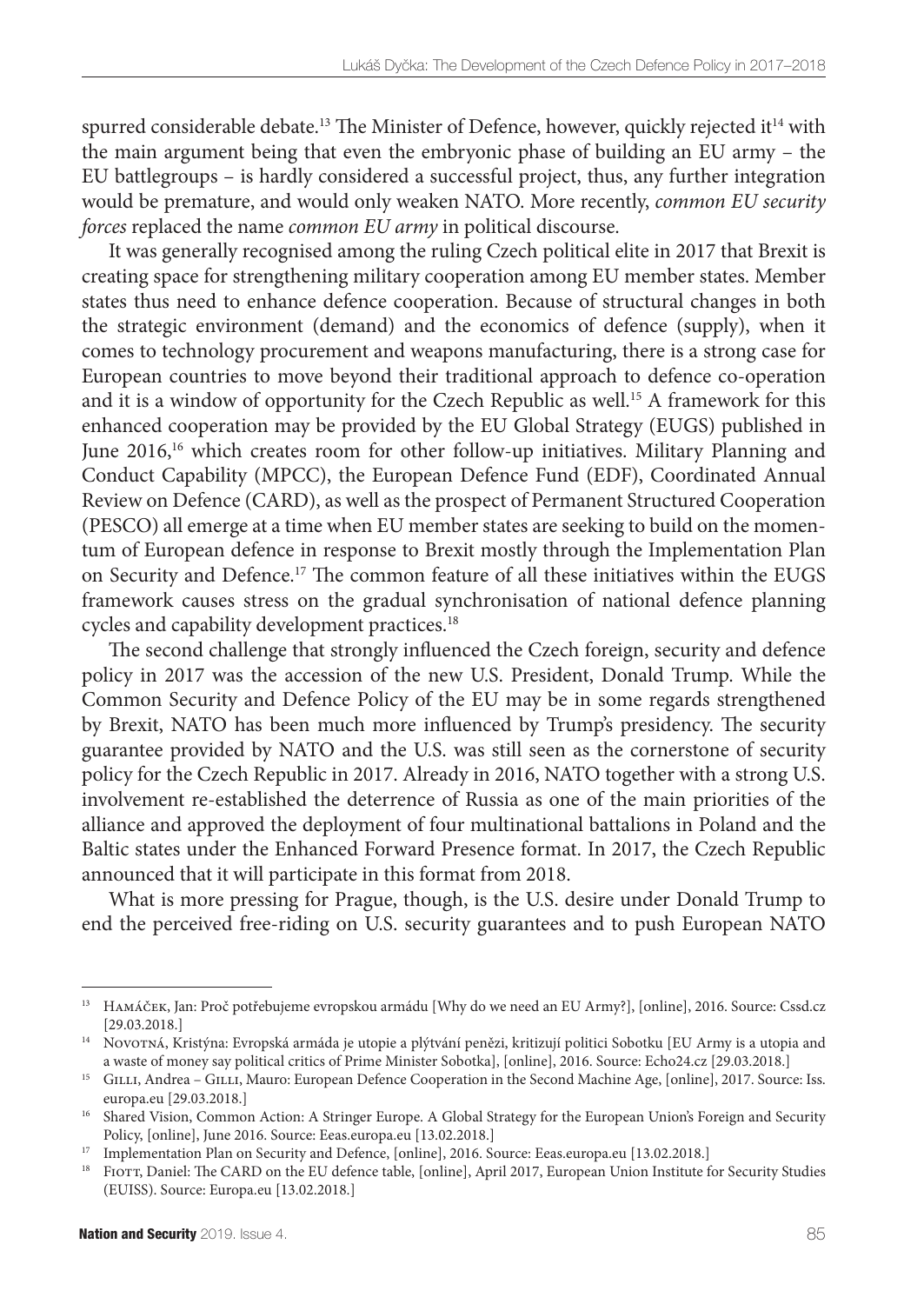members to dramatically increase their military spending<sup>19</sup> to at least 2% of GDP while simultaneously allocating 20% of the defence spending for procurement of new materiel. However, it is worth mentioning that this is not a fundamental change in the U.S. approach. In response to the rising concerns about Russia, following her actions against Ukraine, the Obama Administration had taken a similar view on the matter, while many EU countries have been increasing their defence expenditures since 2014. Nevertheless, what was new in 2017 was the initial confrontational tone of the Trump Administration.<sup>20</sup>

## *Institutional adaptation – New documents and approaches*

As for the Ministry of Defence, main publicly available outcomes of its adaptation to external impulses in 2017 and 2018 may be found in the Defence Strategy of the Czech Republic, approved by the government in March 2017. Partially relevant to this issue is the Armaments and Defence Industry Development and Support Strategy of the Czech Republic until 2025, approved by the government on 19 December 2016. In the first half of 2018, policy negotiations also commenced on the renewal of *The Long-Term Perspective for Defence*, because the original text is from 2015, thus it requires significant changes. So far, at the date of writing this analysis, only preparatory work has been carried out focusing mainly on the identification of trends and best practices from comparable foreign documents.<sup>21</sup>

The Defence Strategy of 2017 specifically addresses that while the likelihood of a direct military attack against the territory of the Czech Republic is still very low, it cannot be ruled out that the security and/or territorial integrity of some NATO allies or fellow EU member states may be threatened in such a way that it would require the engagement of the Czech Armed Forces in collective operations to ensure the defence of allies.<sup>22</sup> This applies mainly to the threat of Russia. Thus, in practical terms, NATO commitments also influenced the amendment to the Defence Strategy. From now on and depending on the nature of the crisis, the Czech Republic will be able to deploy a land brigade task force without rotation for a six-month period even for international crisis management operations. If such a task force is not deployed, the Defence Strategy 2017 allows for simultaneous deployment of a sustainable battalion and a company-size land task force, or an air force component, with rotation. That represents a significant increase in the level of political–military ambitions.

<sup>19</sup> [US–EU relations: ambivalent at best, antagonistic at worst,](https://country.eiu.com/article.aspx?articleid=1715169755&Country-=Czech Republic&topic=Politics_2) [online], 28.02.2017. Source: Country.eiu.com [13.02.2018.]

<sup>20</sup> Joch, Roman: [Trumpova nevyzpytatelná zahraniční politika](http://www.natoaktual.cz/trumpova-nevyzpytatelna-zahranicni-politika-f4z-na_analyzy.aspx?c=A170512_105230_na_analyzy_m02) [Trump's unpredictable foreign policy], [online], 12.05.2017. Source: Natoaktual.cz [13.02.2018.]

<sup>&</sup>lt;sup>21</sup> The following countries and strategic documents were assessed: Belgium *(The strategic vision for Defence 2016–2030)*; Denmark *(Agreement for Danish Defence 2018–2023);* France *(White Paper on Defence and National Security);* Canada *(Canada's Defence Policy);* the Netherlands *(Netherlands Defence Doctrine);* Germany *(2016 White Paper: Strategic Review and Way Ahead on Security Policy and the Future of the Bundeswehr);* Austria *(Militärstrategisches Konzept 2017);* Poland *(The Defence Concept of the Republic of Poland);* Slovakia *(White Paper on Defence of the Slovak Republic, 2016);* United Kingdom *(National Security Strategy, Strategic Defence and Security Review 2015);* U.S. *(National Defence Strategy 2018).*

<sup>22</sup> Procházka, Josef – Chalupová, Ivana: The Czech Republic Defence Strategies: A Comparative Analysis and Qualitative Assessment. In: *International Scientific Conference "Strategies XXI" – The Complex and Dynamic Nature of the Security Environment 2017*. Centre for Defence and Security Strategic Studies, "Carol I" National Defence University, Bucharest, Romania, 2017, pp. 242–252.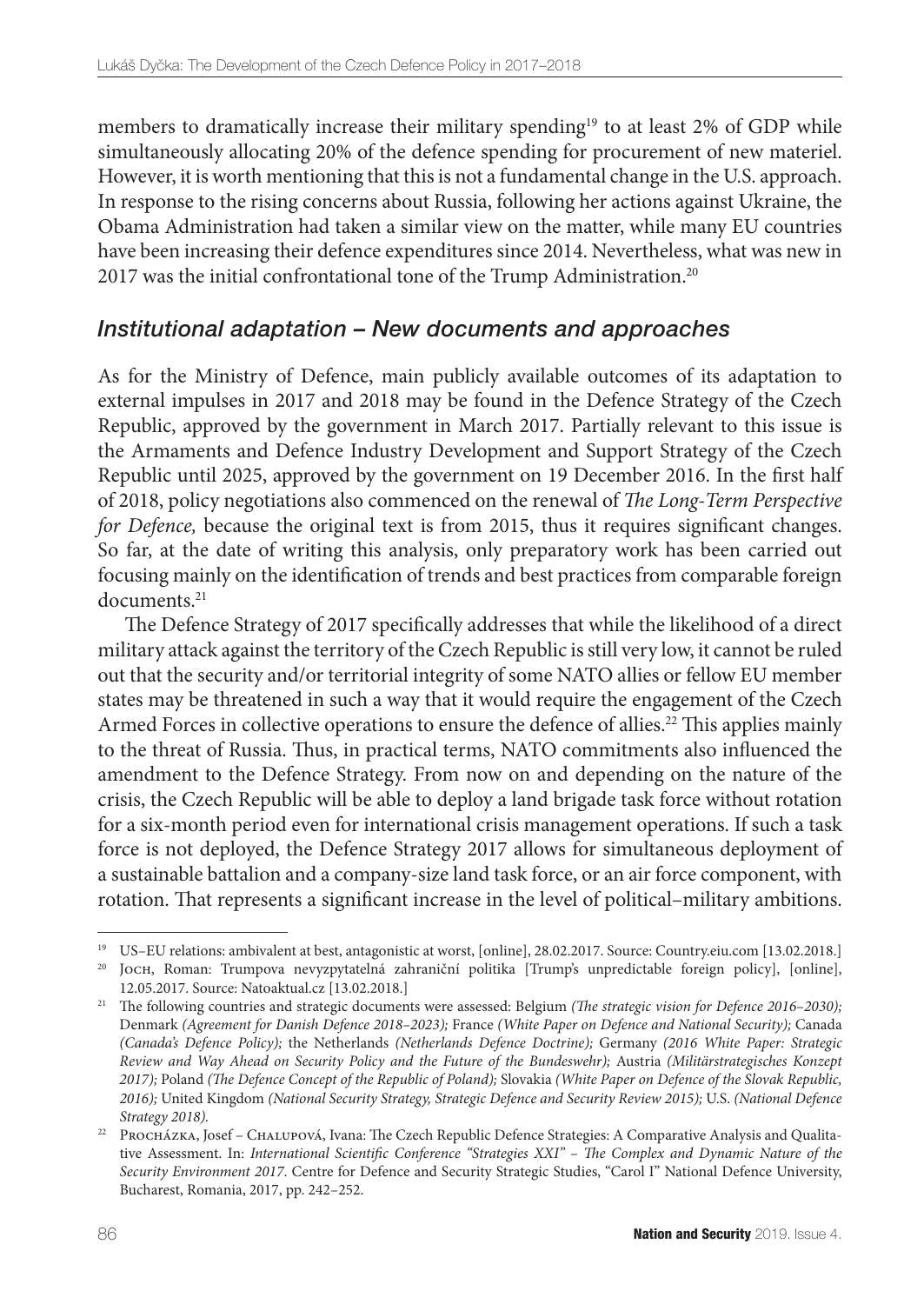So far, the previous Defence Strategy from 2012 stipulated that a brigade-size task force may be deployed only in case of NATO's collective defence operations. For international crisis management operations, the Czech Republic was able to assign the forces and assets only up to the size of a battalion task force rotated after a six-month period.

Besides that, the Defence strategy 2017 includes several other important measures, such as the establishment of new units and the rise in the number of soldiers by unprecedented five thousand new troops. So far, the original plans endorsed in the Czech Armed Forces Development Concept 2025 expected reaching only 24,162 soldiers. This promising increase may, however, be a source of problems in the future, since the median age of new recruits is already reaching 27 years and with adding another five thousand troops this trend may even be intensified. Even more pressing was the median age of the soldiers in 2017, which reached 36.6 years. If this number is compared with the median age of soldiers in 2007, then it can be concluded that it has increased by 4.2 years. On average, members of the Armed Forces are getting older by a margin of 0.4 years per annum.23 It may be argued that while increasing the absolute number of soldiers is a positive step envisaged by the Defence Strategy, the prospects of reaching this goal are bleak and implications for the age structure of the Armed Forces are increasingly negative. An even worse trend may be seen among civilian personnel, where the median age reaches almost 51 years – with considerable and obvious effects on the MoD functions.

In conclusion, the 2017 Defence Strategy is mostly threat-based, thus generally a reactive strategy. It provides the Czech Republic with a basic strategic vision in combination with a set of strategic level objectives ("back to the roots": restoring balanced forces and relying on Article 3 of the Washington Treaty, providing resilience within the Czech society, increasing the security of supply). There is also a clear ambition to mitigate the under-financing of the defence sector inherited from the past.

# Foreign aspects of the Czech Republic's defence policy

# *The Czech Republic and NATO*

The position of the Czech Republic since 2017 concerning NATO was heavily influenced by the changing U.S. policy owing to the new administration of President Donald Trump. During his presidential campaign he accused NATO members of spending insufficient funds on defence. He repeated his criticism later, including on NATO's special meeting (also called mini-summit) in Brussels in May 2017. Trump's criticism from the beginning of his tenure, that "certain member countries owed 'massive amounts of money' to American taxpayers" and that NATO members must finally contribute their fair share was, however, partially mitigated by his reassurance to allies of the continued U.S. commitment to the alliance. In the end, the shock caused by the strong message delivered by the U.S. President worked and at the mini-summit in Brussels in May 2017, NATO's heads of state and government took decisions to improve burden sharing in the alliance. That was also

BEDNÁŘ, Zdeněk: Information support of the human resources management of the Czech Ministry of Defence. 2017. Manuscript submitted to *Vojenské rozhledy* magazine in January 2018.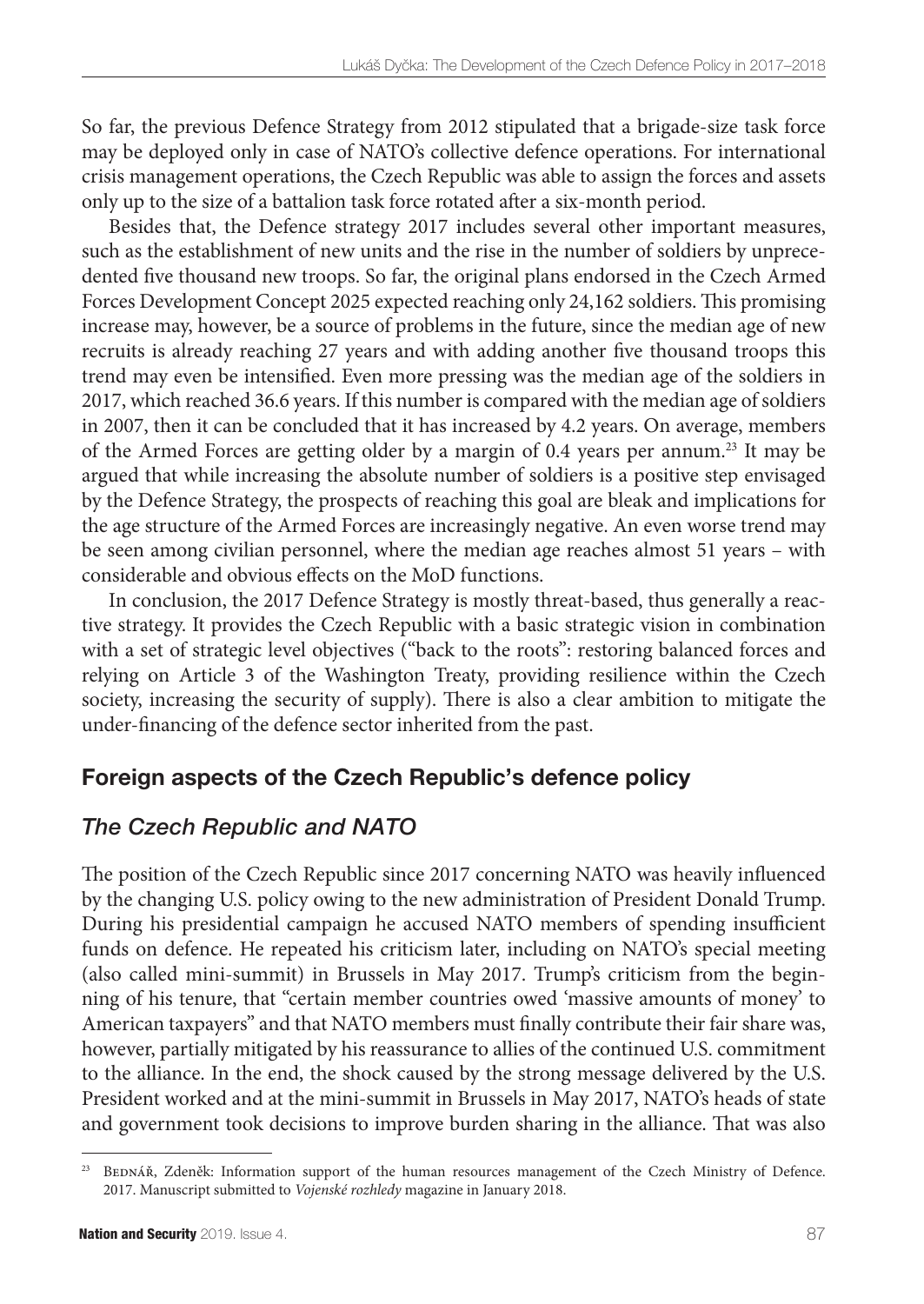true for the Czech Republic, as Prague announced to pledge efforts to reach the 2% target for military spending along with presenting concrete plans to American allies of how to reach this goal. So far there has only been commitment on behalf of the Czech government from 2014 to increase defence spending progressively to reach 1.4% of the GDP in 2020.<sup>24</sup> Furthermore, after the visit of the Czech Minister of Defence, Stropnický to the U.S. and meeting with U.S. Secretary of Defense Mattis in early May 2017, the Czech Republic announced that reaching 2% of the GDP is likely in 2024.<sup>25</sup> This step is widely seen as a co-operative reacting behaviour to the substantial pressure from the U.S. President. However, similar – that time unfulfilled – promises of substantial increases had repeatedly been made in the past.

In June 2017 then Deputy Minister of Defence, Daniel Koštoval offered an alternative explanation for pledging to reach 2% of the GDP by voicing the fear of the U.S. political elite and stated that it was getting increasingly difficult to persuade the U.S. population to approve increased defence spending in the U.S., while European allies are not doing enough in that area. This version of explanation sees U.S. pressure for reaching 2% as motivated not by the perceived threat of Russia or any other challenge for that matter, but rather by purely U.S. concerns.

Nevertheless, in 2017 the Czech defence budget reached only 1.04% of the GDP, amounting to CZK 52.5 billion. Internally, 16% of the budget was allocated for procurement, 55% for personnel costs and 29% for operations and maintenance.

One of the scarcely mentioned problems, associated with the 2% concept is the inability to utilise such a high level of spending effectively in the recent conditions of the defence sector in the Czech Republic. According to an internal MoD calculation, to spend the 2% effectively would require reaching altogether 40.000 (military and civilian) personnel within the defence sector. This number exceeds by far even the 5.000 troops increase promised in the 2017 Defence Strategy. In addition, the personnel costs are expected to be under constant pressure due to the increased recruitment, rising salaries and competition over personnel in the private sector.

The second area necessarily affected by the "2% rule" is the share of investments within the defence budget. According to NATO guidance, the funds spent on procurement are supposed to reach 20% of the entire defence budget. However, during a Ministry of Defence officials' meeting (headed by Deputy Minister of Defence Daniel Koštoval) with members of the U.S. administration in Washington in April 2017, a chart was presented promising the ambition to invest 30% of the Czech MoD's annual defence budget for the procurement of new equipment starting in 2020, while maintaining this level for another five years. If the life-cycle costs of newly procured equipment are taken into consideration, with 30% investments the operating costs will also increase dramatically, thus putting heavy strain on the future defence budget.

<sup>&</sup>lt;sup>24</sup> [Czech Coalition Agreement](http://www.army.cz/en/ministry-of-defence/newsroom/news/czech-governmental-coalition-sign-agreement-on-the-progressive-increase-of-the-defence-budget-101455), [online], 03.09.2014. Source: Army.cz [13.02.2018.]

<sup>25</sup> [Ministr Stropnický: Vrtulníky české armádě dodají USA nebo Itálie](http://www.lidovky.cz/ministr-stropnicky-vrtulniky-ceske-armade-dodaji-usa-nebo-italie-p9d-/zpravy-svet.aspx?c=A170502_224422_ln_zahranici_ELE) [Minister Stropnický: Helicopters will be purchased either from the USA or Italy], [online], 02.05.2017. Source: Lidovky.cz [13.02.2018.]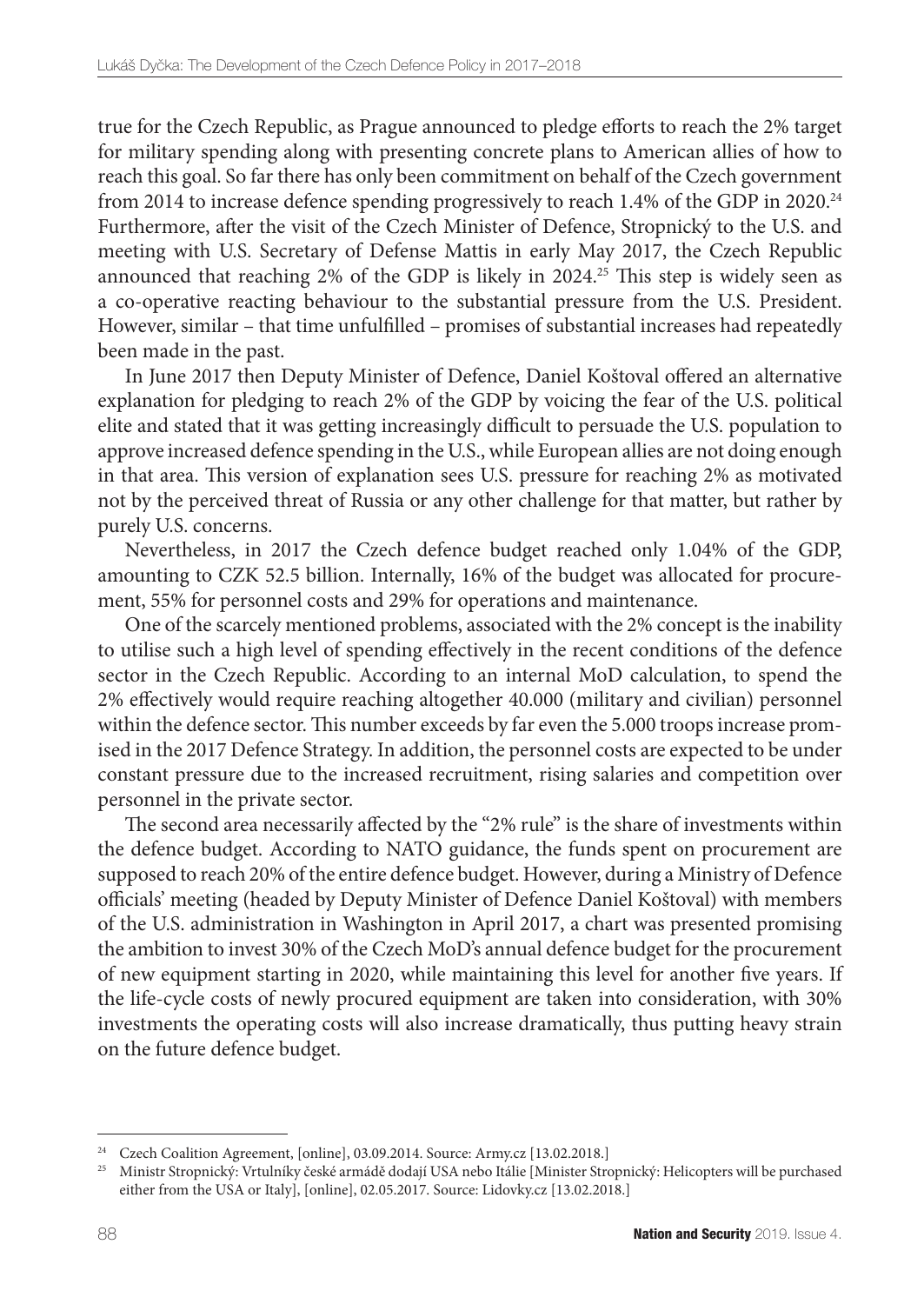# *The EU dimension of the Czech defence policy*

Out of numerous EU-related initiatives within the EUGS framework, perhaps the most publicly discussed one in the Czech Republic during 2017 was PESCO, which is provided for in Articles 42 and 46 of the Treaty on European Union and Protocol No. 10 to the Treaty, formally established in December 2017.26 The Czech Republic itself joined PESCO in December 2017 and plans to participate in three out of the total seventeen collaborative projects (Military Mobility Project, building of the European Medical Command and finally participation in creating the European Union Training Mission Competence Centre).

For the Czech Republic PESCO is seen as an ambitious, binding and inclusive European legal framework for investments in the security and defence of the EU's territory and its citizens. PESCO provides a crucial political framework to improve military assets and defence capabilities, which will also benefit NATO. It will strengthen the European pillar within the alliance and respond to repeated demands for stronger transatlantic burden sharing. Thus, in the eyes of the Czech political elite, PESCO could be an important element of possible development towards the so much sought common defence. A long-term vision of PESCO is to arrive at a coherent full spectrum force package – in complementarity with NATO, which will continue to be the cornerstone of collective defence for its members. However, the most important outcome of PESCO, voiced loudly by the former Minister of Finance and since December 2017 also the new Prime Minister, Andrej Babiš, is its possibility to create a common defence market<sup>27</sup> seen as an opportunity for the Czech defence industry. But even this importance was probably realised too late – as the Armed Forces (and to a lesser degree also the MoD) were unofficially blamed by the Ministry of Foreign Affairs for putting too little emphasis on preparation works of PESCO, as well as for showing a lack of initiative in pushing through projects that may be relevant for the Czech Republic.

## *Defence cooperation and foreign operations in 2017–2018*

The highest number of Czech soldiers abroad in 2017 operated again in NATO's Resolute Support Mission in Afghanistan. In 2017, the Czech Army had a mandate to send 270 soldiers there with another twenty soldiers solely for the protection of the Czech Embassy in Kabul. Apart from patrolling, the Czech contingent in the Resolute Support was also tasked with the protection of the allied forces and training of their Afghan counterparts.<sup>28</sup> As of May 2018, there were 245 soldiers in Afghanistan with further possible 140 reinforcements coming in the second half of 2018.

<sup>&</sup>lt;sup>26</sup> [Speech by President Jean-Claude Juncker at the Defence and Security Conference Prague: In defence of Europe](http://europa.eu/rapid/press-release_SPEECH-17-1581_en.htm), [online], 09.06.2017. Source: Europa.eu [13.02.2018.]

<sup>27</sup> [Babiš v Bruselu stvrdí zapojení do armády EU, projekt PESCO vede k jednotnému trhu obrany](http://www.ceska-justice.cz/2017/12/babis-bruselu-stvrdi-zapojeni-armady-eu-projekt-pesco-vede-k-jednotnemu-trhu-obrany/) [Babiš in Brussels confirms involvement in the EU army – PESCO is the road to the common defence market], [online], 14.12.2017. Source: Ceska-justice.cz [13.02.2018.]

<sup>28</sup> [Gov't approves military's foreign priorities for 2017–2018,](http://www.praguemonitor.com/2016/04/19/govt-approves-militarys-foreign-priorities-2017-2018) [online], 19.04.2016. Source: Praguemonitor.com [13.02.2018.]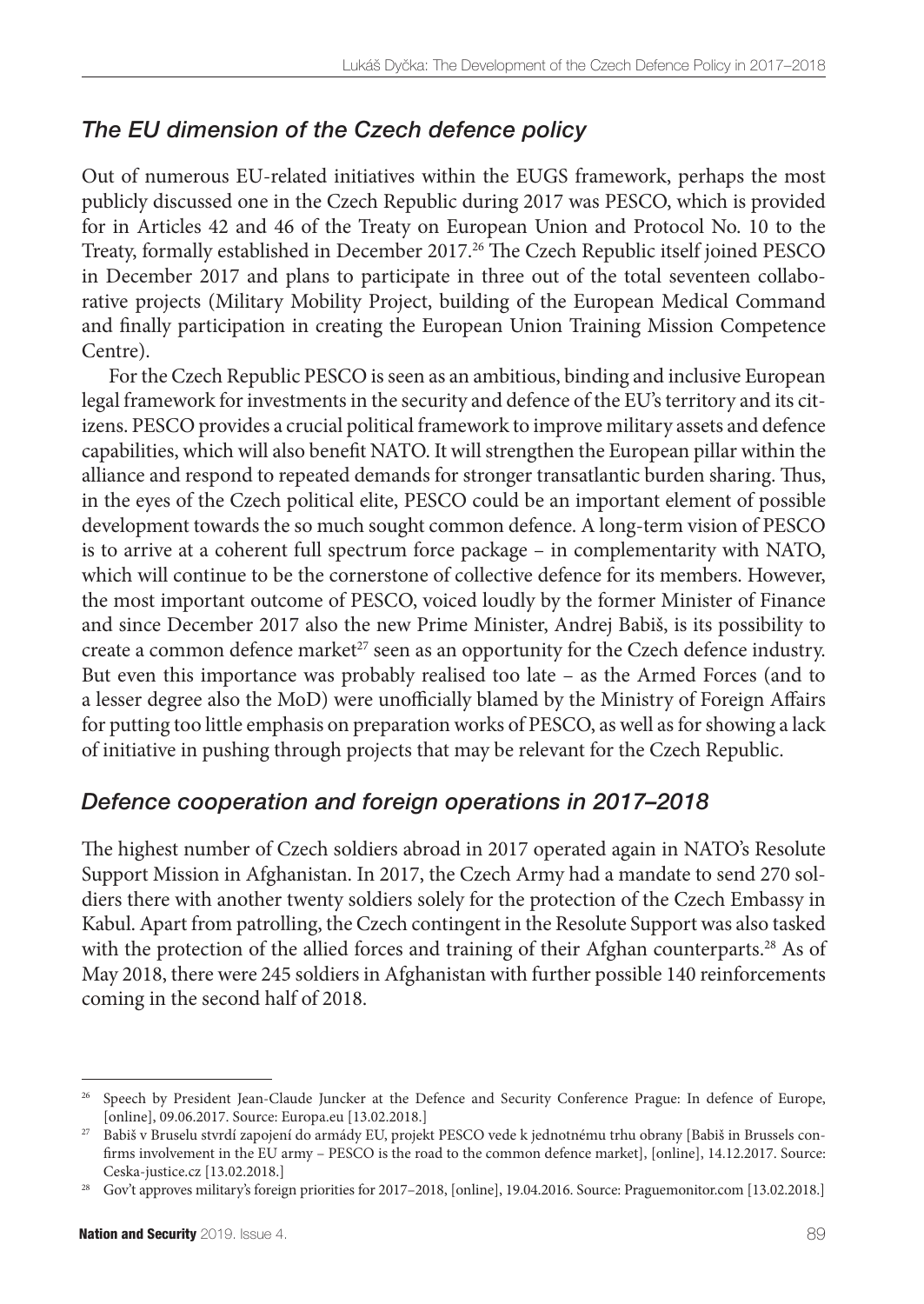The CZAF also continued their missions in Mali in 2017 by sending the second most numerous contingent in history: altogether sixty soldiers served there. The bulk of this force was part of the EU training mission EUTM Mali, while ten soldiers served in the staff positions of the United Nations-led mission MINUSMA. Finally, as of the second half of 2018, the number of soldiers should rise to 120 in EUTM Mali and to 30 in MINUSMA.

Most of the other operations abroad were considerably smaller with only one exception – MFO on Sinai – consisting of twenty-five troops with a CASA transport aircraft. Apart from these, the Czech Republic deployed smaller contingents in numerous operations led by the EU, but also the UN and OSCE, such as EU NAVFOR MED Sophia with five soldiers or the UN mission UNDOF on Golan Heights with three soldiers, etc.

The Czech Republic did not participate in the NATO Enhanced Forward Presence format in the Baltic states in 2017 but announced its involvement for the year 2018 with the prospect of the deployment of up to 290 troops in Lithuania and Latvia. A mechanised company with the bulk of the forces (up to 250 troops) will serve under German command in Lithuania and a forty-men-strong mortar platoon under Canadian command will be deployed in Latvia.<sup>29</sup>

As a part of the package deal of selling L-159 light combat aircrafts to Iraq, the Czech Republic already sent an advisory team to the Operation Inherent Resolve in Iraq to help train the local air force in 2016. This represents probably the greatest Czech contribution to fighting the so-called "Islamic State". In 2017, this deployment continued with up to thirty-five soldiers (pilots, instructors and ground technicians). Additional capabilities included the Field Surgical Team which returned home on 17 June 2017 and a five to ten troops strong military police training team sent to Iraq on 4 November 2017. A decision to deploy the CBRN Military Training Team in 2018 was also taken.<sup>30</sup> Since this package of missions is fundamentally bilateral in nature, it represents one of the rare examples of purely proactive offensive actions of the Czech foreign and security policy in 2017.

In April 2018, the number of soldiers in foreign missions was increased by further 270, while the currently existing plans specified that for 2018 only 806 soldiers should be deployed.31 This increase should cost around 2.5 billion CZK annually.

A notable project regarding interoperability with allies which was envisaged in 2017 is the planned affiliation of the Czech 4<sup>th</sup> Rapid Deployment Brigade with the German 10<sup>th</sup> Armoured Division and Rapid Response Forces Division. This integration (which also includes Romania's 81<sup>st</sup> Mechanised Brigade) has been agreed upon on 15 February 2017 under NATO's Framework Nation Concept. The affiliation of the 4<sup>th</sup> Rapid Deployment Brigade is to be organised at the tactical level of the German Division, which will allow the already planned exercises and trainings to be used as entry points for further practical co-operation. The affiliation will be mainly focused on common activities of staff elements and affiliated units, education and harmonisation of military requirements,

<sup>&</sup>lt;sup>29</sup> [Bulletin of the Czech Foreign Policy Data VII–IX](https://www.mzv.cz/jnp/cz/o_ministerstvu/organizacni_struktura/utvary_mzv/oazi_/mesicnik_zahranicni_politika_ceske.html), [online], 2017, p. 31. Source: Mzv.cz [13.02.2018.]

<sup>30</sup> [Current Deployments – Iraq](http://www.army.cz/en/foreign-operations/current/iraq/cbrn-training-team-140586/), [online], 2017. Source: Army.cz [08.04.2018.]

<sup>&</sup>lt;sup>31</sup> [Vláda schválila rozšíření zahraničních misí české armády](https://cesky.radio.cz/vlada-schvalila-rozsireni-zahranicnich-misi-ceske-armady-8164061) [The government approved the expansion of the Czech Army's foreign missions], [online], 11.04.2018. Source: Cesky.radio.cz [08.04.2018.]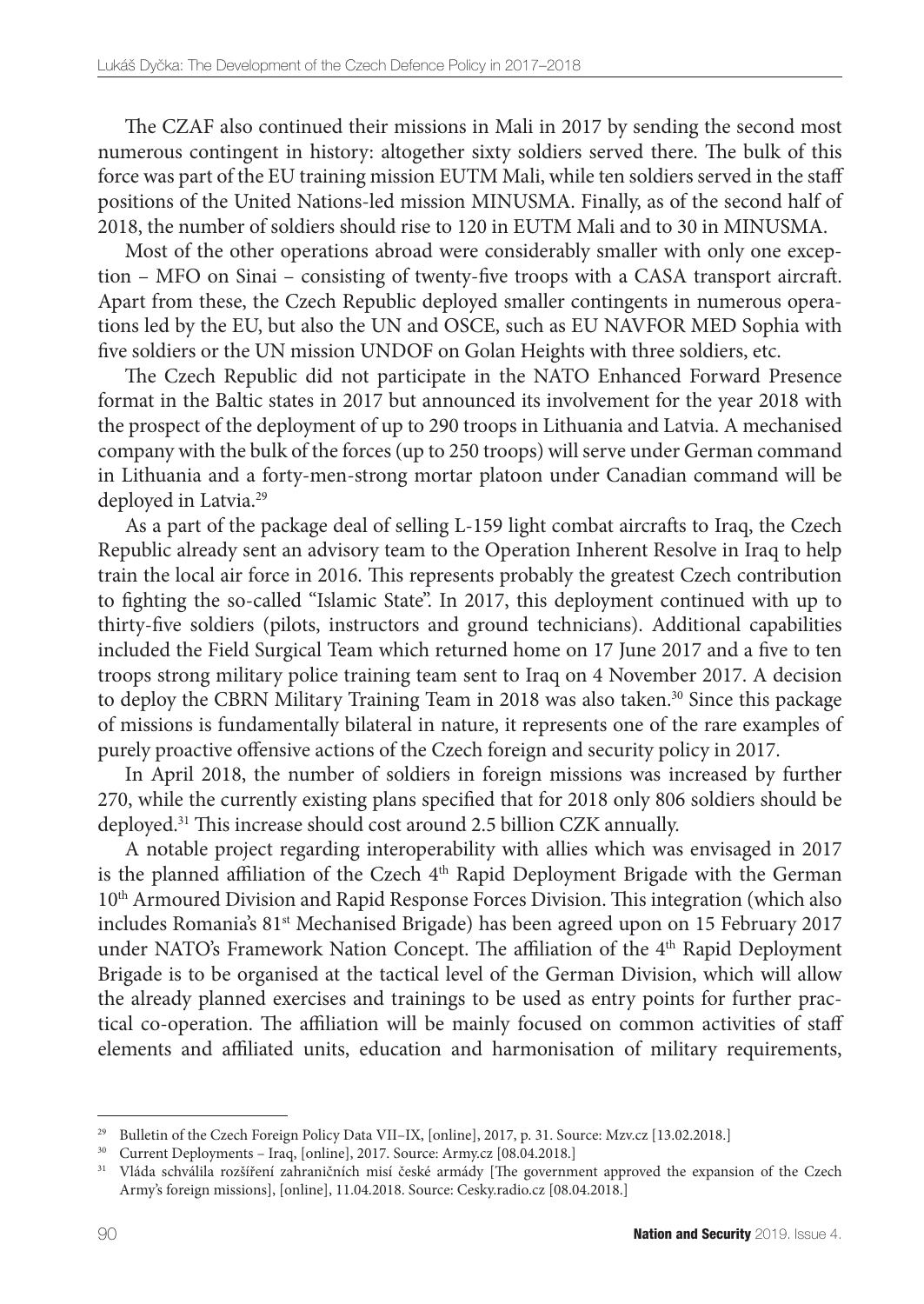common training procurement and logistical support.32 In practical terms, this affiliation was, however, strongly critically politicised by Czech opposition parties in the first half of 2017 and this critique also appeared in influential magazines such as Foreign Policy.<sup>33</sup> It was mostly based on the misunderstanding of the implications of affiliation. This step has been wrongly seen as putting the CZAF under the German command and integrating both armies. In reality, it will be focused on systematic common training with German soldiers at divisional level, at which the CZAF themselves cannot train on their own (due to the fact that the highest-level units are only brigades). Additionally, it will bring benefits of utmost importance for command and staff development, rather than for soldiers in basic assignments.

# Political and military leadership

The year 2017 was outstanding in terms of dramatic changes of key actors influencing the foreign and security policy of the Czech Republic. This was due to the parliamentary elections in October 2017 which brought the old coalition – composed of ČSSD (the Czech Social Democratic Party), ANO (Action of Dissatisfied Citizens) and KDU-ČSL (Christian and Democratic Union – Czechoslovak People's Party) – to an end. The Prime Minister of this old coalition was Bohuslav Sobotka (ČSSD), known as a supporter of greater EU integration with a possible creation of the EU army in the future. One of his strongly voiced arguments regarding security issues and namely migration was his opposition against EU quotas on migrants.34

Following the parliamentary elections in October 2017, Sobotka's government resigned and the former Minister of Finance, Andrej Babiš was appointed Prime Minister on 6 December 2017. He had mostly been known for omitting security topics from his agenda. However, protection against the threat of migration was one of his key pre-election themes.35 Nevertheless, he seems to put a strong emphasis on foreign, security and defence policy from a purely economic point of view and does not have a clear stance and strong position on foreign policy.

Until 2017, another member of ČSSD, Lubomír Zaorálek held the post of the Minister of Foreign Affairs, whose stance on migration mimicked that of the Prime Minister. In March 2017, during an interview for the newspaper *Hospodářské Noviny,* speaking about migration, Zaorálek said: "When you have two million people coming from the east who take your jobs, social support and a number of other things, you can (try to) persuade your own people a thousand times to get used to it. They will not take it, because you simply went too far, and you did not tell them the truth."36 After Zaorálek became the Social Democratic

<sup>&</sup>lt;sup>32</sup> Letter of Intent between the Ministry of Defence of the Czech Republic and the Federal Ministry of Defence of the [Federal Republic of Germany,](http://www.army.cz/assets/informacniservis/zpravodajstvi/smlouva-cr-srn_1.pdf) [online], 2017. Source: Army.cz [23.02.2018.]

<sup>33</sup> Braw, Elisabeth[: Germany Is Quietly Building a European Army under Its Command,](http://foreignpolicy.com/2017/05/22/germany-is-quietly-building-a-european-army-under-its-command/) [online], 22.05.2017. Source: Foreignpolicy.com [24.02.2018.]

<sup>34</sup> Ghez et al. (2017): *op. cit.*

<sup>&</sup>lt;sup>35</sup> Andrej Babiš v regionu nastínil své hlavní volební téma: Bezpečnost. Vlastní imigrační politika. Ne diktát z Bruselu. [A ten Putin…](https://www.parlamentnilisty.cz/politika/poslanecka-snemovna/Andrej-Babis-v-regionu-nastinil-sve-hlavni-volebni-tema-Bezpecnost-Vlastni-imigracni-politika-Ne-diktat-z-Bruselu-A-ten-Putin-497869) [Andrej Babiš hinted his main pre-election topic: Security, our own immigration controls. No to dictate from Brussels. And Putin…], [online], 28.07.2017. Source: Parlamentnilisty.cz [24.02.2018.]

<sup>36</sup> [Czech foreign minister: free movement could break up the EU](https://www.reuters.com/article/us-britain-eu-czech-minister/czech-foreign-minister-free-movement-could-break-up-the-eu-idUSKBN16R0QI), [online], 20.03.2017. Source: Reuters.com [24.02.2018.]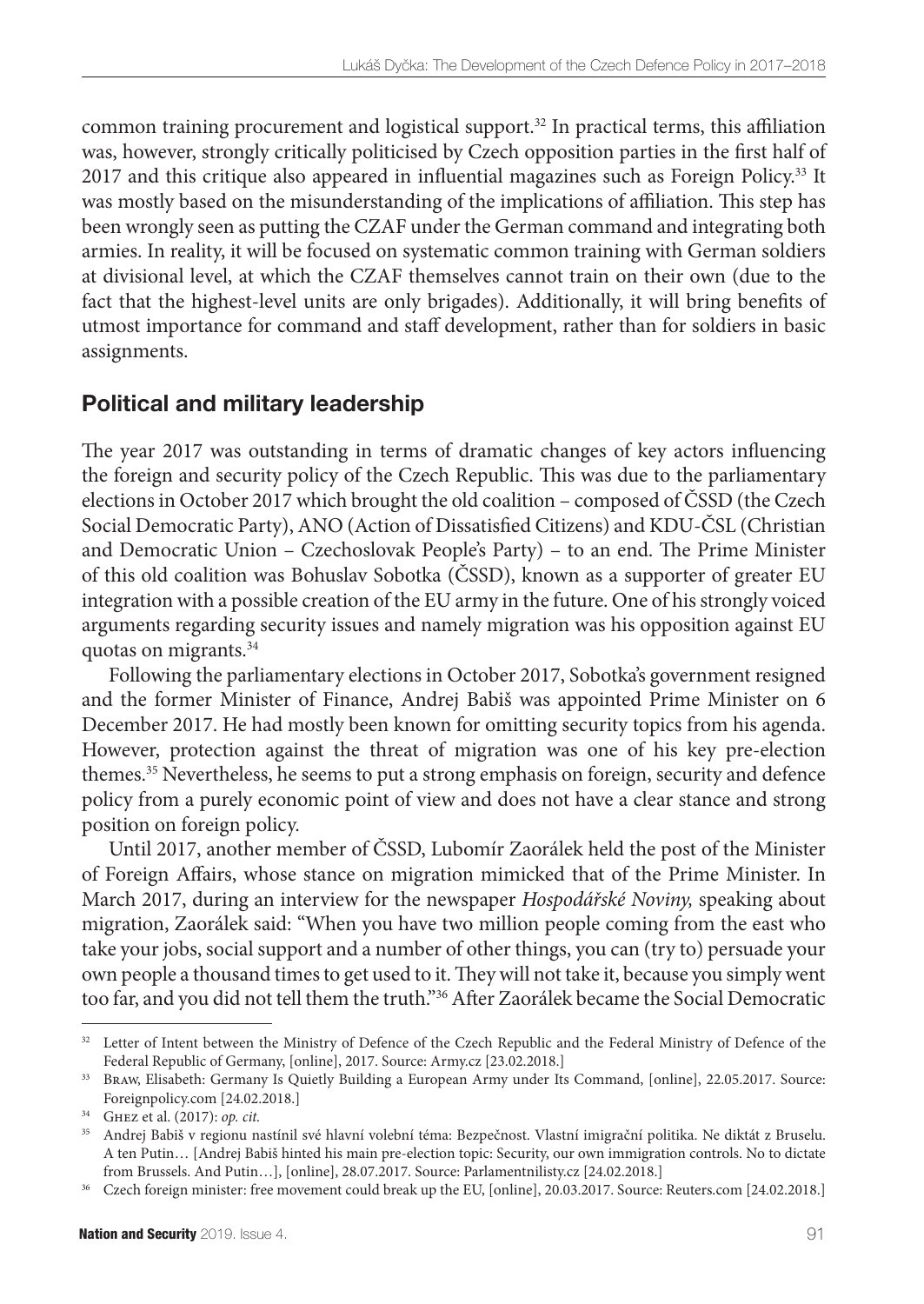candidate for Prime Minister in the second half of 2017 during the pre-election campaign, he warned that the West had about twenty years to reach a settlement with the Muslim world.37 This position is partially related to one of the last announcements Zaorálek did as Minister of Foreign Affairs in 2017. At the beginning of December 2017, U.S. President Donald Trump stated that the United States was preparing a plan of transferring its embassy from Tel Aviv to Jerusalem. In an immediate reaction to Trump, Zaorálek's office said the Czech Republic might be considering the transfer of its own embassy only after discussing the issue with its partners. Thus, Zaorálek's position was that the Czech Republic considers Jerusalem the future capital of Israel and the State of Palestine, as do the other EU members, but denied planning to move its embassy there.<sup>38</sup>

On the other hand, transferring the Czech embassy to Jerusalem was a long-term goal of President Miloš Zeman. For him the year 2017 was a year of campaigning for re-election – a task he successfully accomplished in January 2018. His foreign policy stance has long been accused of being too pro-Russian,<sup>39</sup> even though he himself was a strong supporter of U.S. President Trump. A well-known evergreen topic of the Czech foreign policy in 2017 with obvious security implications was the expected invitation of Miloš Zeman to the White House, which in the end did not take place. This has been a source of ridicule for Zeman's domestic political opponents and explained as a sign that the president may be a *persona non grata* in the U.S. However, Zeman held talks with Russian President Putin in Sochi in November 2017. During his visit there, articles praising the Soviet occupation of Czechoslovakia in 1968 appeared on the website of the Russian Army TV network *Zvezda* only to be immediately denounced and criticised by a large part of the domestic political elite, including Zeman himself.40 Despite this criticism, Zeman managed to win the presidential election in January 2018, thus securing himself the second term in office.

Since 2014, Martin Stropnický held the post of the Minister of Defence. He remained in that post since the very end of Sobotka's government making him the longest serving minister of defence in the history of the Czech Republic. In the first government of Andrej Babiš in December 2017, Stropnický was designated to become the minister for foreign affairs, as well as the deputy prime minister, assuming both posts on 13 December 2017. In May 2018, his post was offered to ČSSD as part of the coalition deal; Stropnický will likely receive an ambassadorial post in Israel. The post of minister of foreign affairs in the second Babiš (coalition) government was supposed to be assigned to ČSSD and one of its leading members, Miroslav Poche. However, since he has also been known as an opponent of the current President Zeman, eventually he was not appointed Minister of Foreign Affairs, but temporarily this post was assigned to the new Minister of the Interior and head of ČSSD, Jan Hamáček.

<sup>37</sup> [Growing awareness of colonial past fuels radicalisation, says Czech minister](https://www.theguardian.com/world/2017/jun/15/growing-awareness-of-colonial-past-fuels-radicalisation-says-czech-minister), [online], 15.06.2017. Source: Theguardian. com [24.02.2018.]

<sup>38</sup> [Foreign Minister: Czechs not abandoning EU stance on Jerusalem,](http://praguemonitor.com/2017/12/12/foreign-minister-czechs-not-abandoning-eu-stance-jerusalem) [online], 12.12.2017. Source: Praguemonitor.com [24.02.2018.]

<sup>39</sup> Janda, Jakub: [How Czech President Miloš Zeman Became Putin's Man,](http://observer.com/2018/01/how-czech-president-milos-zeman-became-vladimir-putins-man/) [online], 26.01.2018. Source: Observer.com [24.02.2018.]

<sup>40</sup> [ForMin: Czech delegation should speak of 1968 invasion in Russia](http://www.praguemonitor.com/2017/11/22/formin-czech-delegation-should-speak-1968-invasion-russia), [online], 22.11.2017. Source: Praguemonitor.com [24.02.2018.]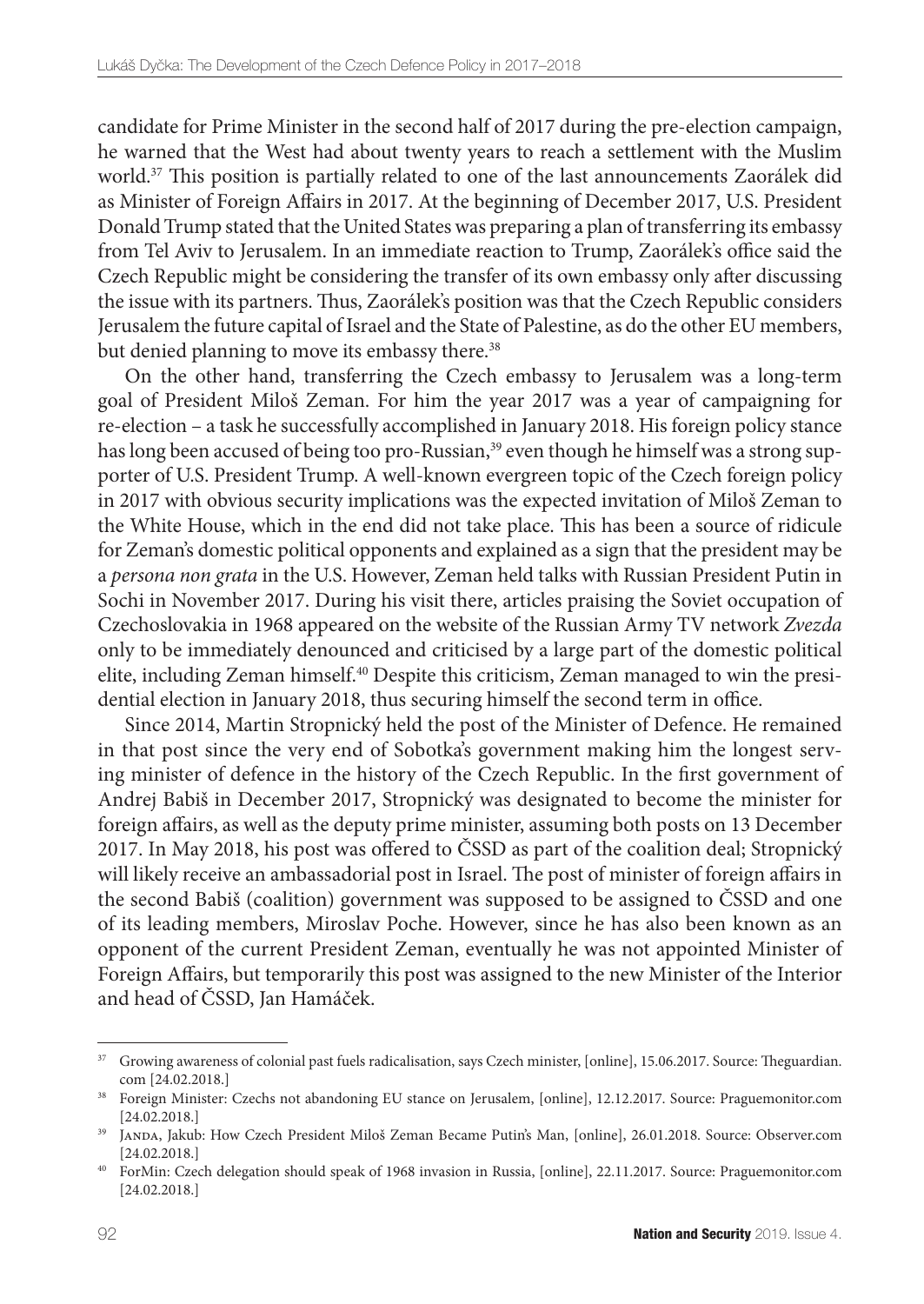The previous Minister of Foreign Affairs, Stropnický has been known as a harsh critic of Russian interference in domestic politics and of Russian politics on the eastern flank of NATO. He is also a strong supporter of the Transatlantic bond which he sees as a cornerstone of allied security guarantees to the Czech Republic. During his mandate as MoD, he had overseen the sharp increase of the defence budget from CZK 42 billion in 2014 to 52.5 billion in 2017. However, his critics point to the fact that despite such rapidly growing budget he was unable to finish the promised procurement cycle of any major military hardware such as new multipurpose helicopters, Mobile Air Defence Radars (MADR) or procuring new NATO-calibre hand guns.41 As a minister of foreign affairs, he supported British, American and French air strikes in Syria in April 2018 in response to the alleged use of chemical weapons by the Syrian Arab Army.

His position in the MoD was taken in the first Babiš Government in late 2017 and kept till June 2018 when Karla Šlechtová replaced him, who – despite being nominated by the ruling ANO party – was seen as a figurehead of President Miloš Zeman and was also allegedly disliked by Prime Minister Babiš. She has been known as a harsh critic of the ineffectiveness of the Armed Forces leadership, and also a critic of her predecessor's inability to finish the procurement programs. In May 2018 news surfaced about a possible coalition deal which would leave the post of MoD for the ČSSD (the Czech Social Democratic Party). However, when this coalition government was formed, the then Minister of the Interior Lubomír Metnar was assigned to lead the MoD in late June 2018.

The personal situation remained mostly stable on the side of the military. On 1 August 2017, Major General Aleš Opata returned to the Czech Republic from the position of the national military representative of the Czech Republic to the NATO SHAPE (Mons) and became the Deputy Chief of the General Staff – Chief of Staff. At that time, he had already been considered as a future chief of the General Staff, thus replacing general Josef Bečvář. This was confirmed in April 2018. That, however, meant the end of the professional career of Lieutenant General Miroslav Žižka, who held the post of the NATO and EU military representative of the Czech Republic until the end of July 2017 and after his return did not receive any assignment within the Armed Forces. This step was briefly criticised in the media with active co-operation from General Žižka himself.<sup>42</sup>

## Society and the Armed Forces

Media and public discourse regarding foreign, security and defence policy in 2017 and 2018 has mostly just mimicked topics related to the threats and tendencies of the security environment described in the first chapter. However, besides that, a few other recurring themes became visible in the public discourse as well.

<sup>41</sup> Stratilík, Ondřej: [Hamáček: Stropnický selhal, není schopný dotáhnout velké nákupy](https://www.euro.cz/politika/hamacek-stropnicky-selhal-a-neni-schopny-dotahnout-velke-nakupy-1329847) [Hamáček: Stropnický failed, he is unable to finish major acquisitions], [online], 10.02.2017. Source: Euro.cz [30.03.2018.]

<sup>42</sup> Gazdík, Jan: ["Nemáme pro vás místo." Odcházím bez zášti, tvrdí elitní generál Žižka, vyhozený z generálního štábu](https://zpravy.aktualne.cz/zahranici/ze-jsem-byl-v-nato-az-prilis-aktivni-a-nadelal-si-nepratele/r~1f495f08bc8f11e79c7c002590604f2e/) ["We do not have place for you." I am leaving without hatred, says general Žizka who was fired from the General Staff], [online], 04.11.2017. Source: Zpravy.aktualne.cz [30.03.2018.]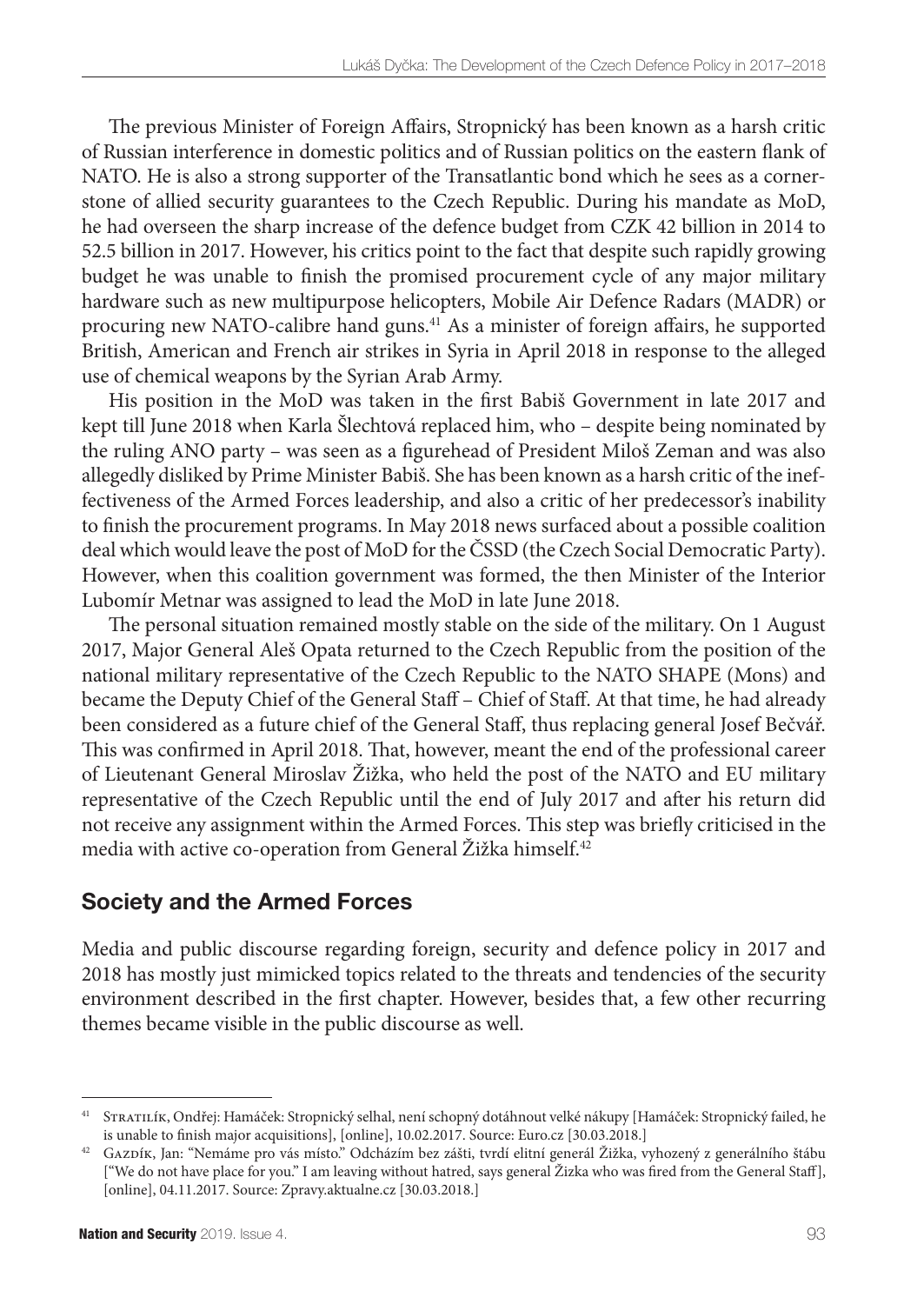In the case of the Czech Republic "strategic communication" as a rather newly coined term was *reactive* rather than *proactive* in 2017–2018. The result is an alarmingly low knowledge of ordinary citizens about the defence sector. Only 20% of the respondents in the public surveys were able to estimate the size of the CZAF or the defence budget correctly. The natural outcome is that just 43% of the respondents are willing to participate in the defence of the country in case of war.43 The Ministry of Defence has currently continued its work on the Strategic Communications Concept in 2017. One of the key preconditions was that it should be aligned with other ministries as well, with the Ministry of the Interior in the lead.

Among others, defence-related issues which were politicised and featured in the media in 2017 was the ongoing discussion about the possibility to re-introduce conscription, supported by the fact that 42% of Czech citizens believe that abolishing conscription in the past was wrong. This topic was even partially reflected in the programmes of some of the political parties for the October 2017 parliamentary elections (KDU–ČSD, Mayors and Independents and a few other non-parliamentary parties). However, the weak election results of these parties may also reflect disinterest of the population to participate in defence. Thus, even though 86% of the respondents in public surveys claimed that they are interested in defence and 81% had high trust in the Armed Forces, merely 9% of citizens indicated willingness to participate in defence of the state as a part of the Armed Forces in case of need.<sup>44</sup>

However, since the armed forces were expanding rapidly in 2017, the need to bolster recruitment pushed the MoD to intensify its media campaign. One of the sings of this was a TV series produced in co-operation of the MoD and the Czech Television public broadcaster, vividly documenting lives of fresh conscripts in the Active Reserves (a reserve unit of the Armed Forces) called *Provedu! Přijímač.* The series aired in April–May 2017 with a favourable reception.<sup>45</sup> However, in 2018 the Armed Forces began to quickly disappear from public discourse owing probably to the decreasing threat perception as well as the unstable situation concerning the government led by Andrej Babiš, that had to face a no-confidence vote in January 2018. In the ensuing coalition negotiations between ANO and ČSSD, the position of the Minister of Defence was repeatedly offered to the ČSSD by Prime Minister Babiš – and later refused by this party in exchange for receiving the Ministry of Foreign Affairs.

#### Conclusions and remaining challenges

The Czech foreign, security and defence policy in 2017–2018 was mostly reactive to external threats and challenges. It was reactive in terms of resistance against the Russian threat to NATO allies, as well as in intensifying efforts with regards to the Czech Republic's

<sup>43</sup> Procházka, Josef – Dyčka, Lukáš: Czech Defence Policy – Critical Assessment and Recommendations. *Vojenské rozhledy,* Vol. 26, No. 5, 2017, pp. 41–60.

<sup>44</sup> Dyčka, Lukáš: [Czech Defence Policy Adaptation to Dynamics of the Security Environment](https://is.muni.cz/th/181852/fss_d/)*.* PhD Dissertation, Masaryk University, [online], 2017. Source: Is.muni.cz [30.03.2018.]

<sup>45</sup> ["Provedu! Přijímač" – hodnocení](https://www.csfd.cz/film/476710-provedu-prijimac/prehled/) [Bootcamp: Yes, Sir! – Evaluation], [online], 2017. Source: Cfsd.cz [30.03.2018.]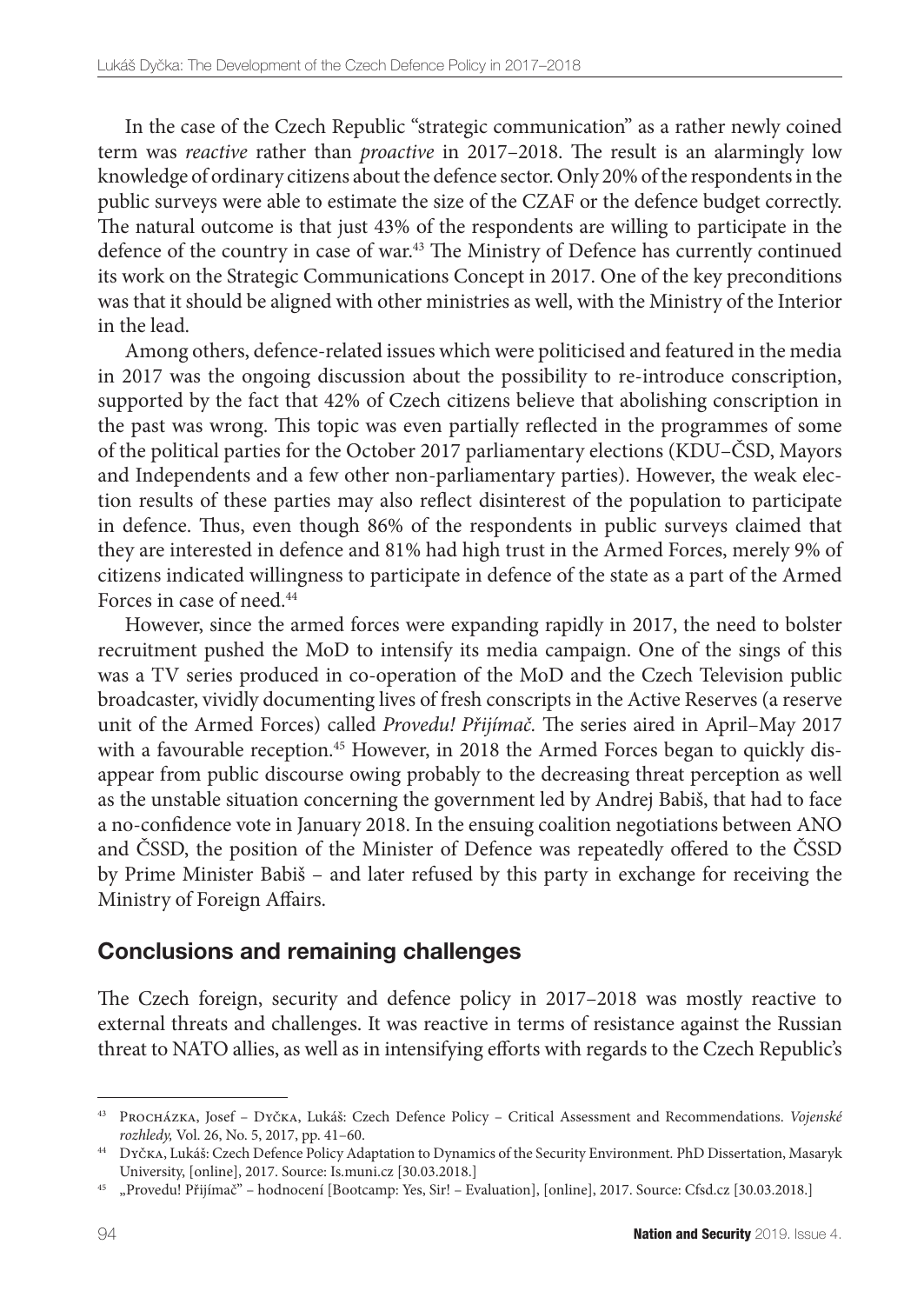willingness to accept the push from the U.S. for increasing defence expenditures, where Prague made a clearly voiced promise to reach 2% of the GDP, despite the fact that currently this aim is more utopian than real. One of the rare cases of proactive actions was sending numerous specialists, pilots, military policemen etc. to Iraq to train the Iraqi Air Forces, using Czech manufactured L-159 light attack planes. This mission is not only based on a bilateral framework unlike the other operations abroad that are usually within the framework of NATO, EU, OSCE or UN, but can also serve as an example of successful military diplomacy and support of the Czech defence industry.

However, there are possible challenges that may hinder the successful development of the Armed Forces in the future. The first is the financing of defence. The inability to spend vastly increasing sums may cause the public to question the need to spend money on defence and thus hinder the realisation of the current ambitious foreign and security policy goals. A low level of investments severely hinders the modernisation of the Armed Forces that still rely heavily on obsolete Soviet platforms (BMP-2, Mi-24 helicopters etc.), making the Czech Republic not only ill-equipped for today's operational environment, but also dependent on Russia.46 Finally, the rapidly ageing military, as well as the civilian personnel of the Armed Forces and the MoD will likely hinder the efficient functioning of the defence sector in the future.

# **REFERENCES**

[Andrej Babiš v regionu nastínil své hlavní volební téma: Bezpečnost. Vlastní imigrační politika. Ne diktát z Bruselu.](https://www.parlamentnilisty.cz/politika/poslanecka-snemovna/Andrej-Babis-v-regionu-nastinil-sve-hlavni-volebni-tema-Bezpecnost-Vlastni-imigracni-politika-Ne-diktat-z-Bruselu-A-ten-Putin-497869)  [A ten Putin…](https://www.parlamentnilisty.cz/politika/poslanecka-snemovna/Andrej-Babis-v-regionu-nastinil-sve-hlavni-volebni-tema-Bezpecnost-Vlastni-imigracni-politika-Ne-diktat-z-Bruselu-A-ten-Putin-497869) [Andrej Babiš hinted his main pre-election topic: Security, our own immigration controls. No to dictate from Brussels. And Putin…], [online], 28.07.2017. Source: Parlamentnilisty.cz [24.02.2018.]

[Babiš v Bruselu stvrdí zapojení do armády EU, projekt PESCO vede k jednotnému trhu obrany](http://www.ceska-justice.cz/2017/12/babis-bruselu-stvrdi-zapojeni-armady-eu-projekt-pesco-vede-k-jednotnemu-trhu-obrany/) [Babiš in Brussels confirms involvement in the EU army – PESCO is the road to the common defence market], [online], 14.12.2017. Source: Ceska-justice.cz [13.02.2018.]

BEDNÁŘ, Zdeněk: Information support of the human resources management of the Czech Ministry of Defence. 2017. Manuscript submitted to *Vojenské rozhledy* magazine in January 2018.

Braw, Elisabeth[: Germany Is Quietly Building a European Army Under Its Command,](http://foreignpolicy.com/2017/05/22/germany-is-quietly-building-a-european-army-under-its-command/) [online], 22.05.2017. Source: Foreignpolicy.com [24.02.2018.]

[Bulletin of the Czech Foreign Policy Data VII–IX](https://www.mzv.cz/jnp/cz/o_ministerstvu/organizacni_struktura/utvary_mzv/oazi_/mesicnik_zahranicni_politika_ceske.html), [online], 2017. Source: Mzv.cz [13.02.2018.]

[Cíle teroristů v Česku? Máme je u nosu a sami je islamistům nabízíme, varují bezpečnostní experti](https://zpravy.aktualne.cz/zahranici/cile-teroristu-mame-je-u-nosu-a-sami-je-islamistum-nabizime/r~1a314bba871111e7aec7002590604f2e/
) [Targets for terrorist attack in CZ? Right under our noses, claim security experts], [online], 24.08.2017. Source: Zpravy. aktualne.cz [18.02.2018.]

[Czech Coalition Agreement,](http://www.army.cz/en/ministry-of-defence/newsroom/news/czech-governmental-coalition-sign-agreement-on-the-progressive-increase-of-the-defence-budget-101455) [online], 03.09.2014. Source: Army.cz [13.02.2018.]

[Czechs and Hungarians call for EU army amid security worries,](http://www.bbc.com/news/world-europe-37196802) [online], 26.08.2016. Source: BBC.com [18.02.2018.]

- [Czech foreign minister: free movement could break up the EU,](https://www.reuters.com/article/us-britain-eu-czech-minister/czech-foreign-minister-free-movement-could-break-up-the-eu-idUSKBN16R0QI) [online], 20.03.2017. Source: Reuters.com [24.02.2018.]
- [Czechs tested Novichok-like substance for chemical warfare protection: government,](https://www.reuters.com/article/us-britain-russia-skripal-czech/czechs-tested-novichok-like-substance-for-chemical-warfare-protection-government-idUSKBN1I51K2) [online], 04.05.2018. Source: Reuters [13.02.2018.]

[Current Deployments – Iraq](http://www.army.cz/en/foreign-operations/current/iraq/cbrn-training-team-140586/), [online], 2017. Source: Army.cz [08.04.2018.]

Dyčka, Lukáš: [Czech Defence Policy Adaptation to Dynamics of the Security Environment](https://is.muni.cz/th/181852/fss_d/)*.* PhD Dissertation, Masaryk University, [online], 2017. Source: Is.muni.cz [30.03.2018.]

<sup>46</sup> Procházka–Dyčka (2017): *op. cit.*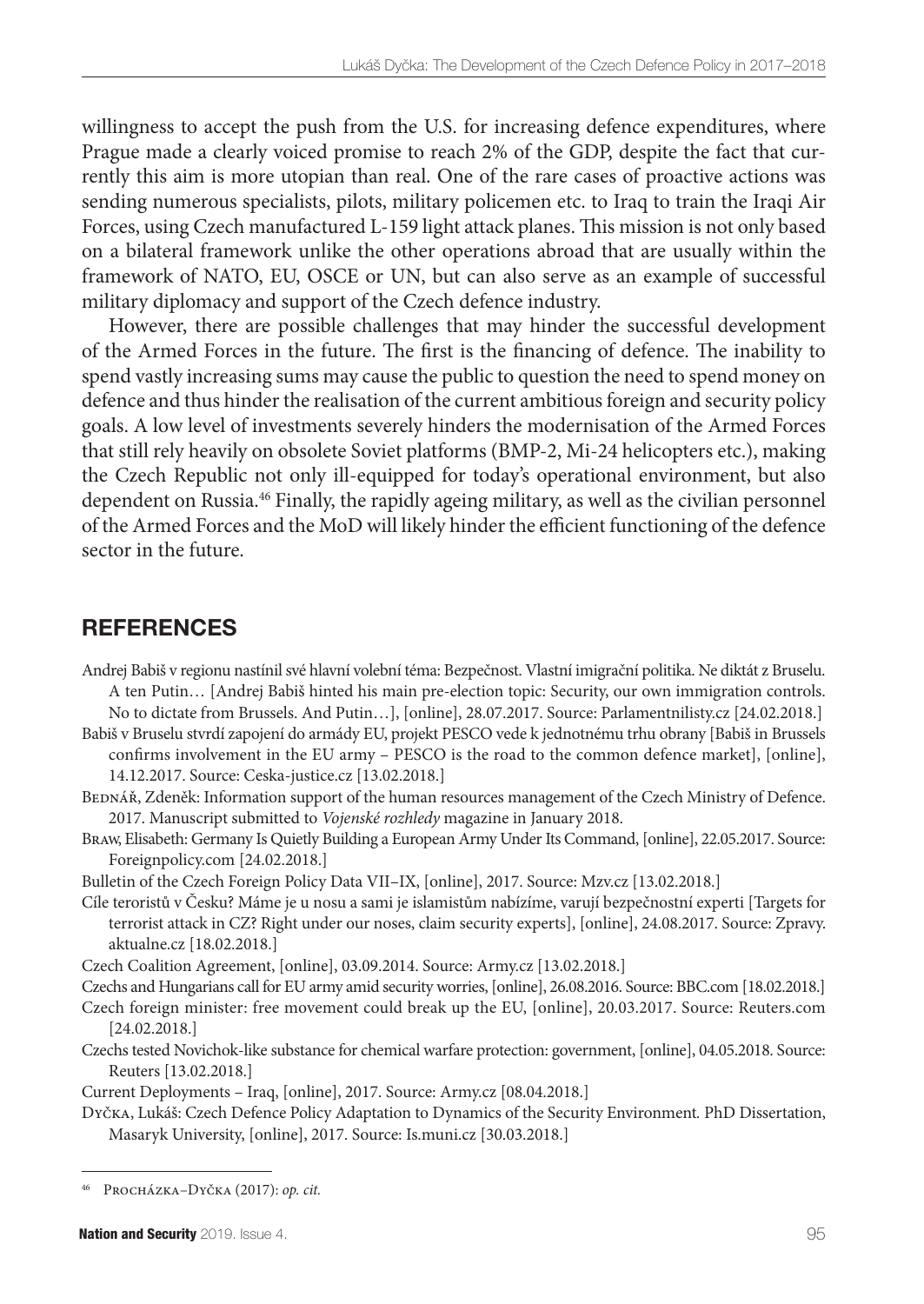- FIOTT, Daniel: [The CARD on the EU defence table](https://europa.eu/globalstrategy/sites/globalstrategy/files/opinion/files/the-card-on-the-eu-defence-table.pdf), [online], April 2017, European Union Institute for Security Studies (EUISS). Source: Europa.eu [13.02.2018.]
- [Foreign Minister: Czechs not abandoning EU stance on Jerusalem](http://praguemonitor.com/2017/12/12/foreign-minister-czechs-not-abandoning-eu-stance-jerusalem), [online], 12.12.2017. Source: Praguemonitor. com [24.02.2018.]
- [ForMin: Czech delegation should speak of 1968 invasion in Russia](http://www.praguemonitor.com/2017/11/22/formin-czech-delegation-should-speak-1968-invasion-russia), [online], 22.11.2017. Source: Praguemonitor. com [24.02.2018.]
- Gazdík, Jan: ["Nemáme pro vás místo." Odcházím bez zášti, tvrdí elitní generál Žižka, vyhozený z generálního](https://zpravy.aktualne.cz/zahranici/ze-jsem-byl-v-nato-az-prilis-aktivni-a-nadelal-si-nepratele/r~1f495f08bc8f11e79c7c002590604f2e/) [štábu](https://zpravy.aktualne.cz/zahranici/ze-jsem-byl-v-nato-az-prilis-aktivni-a-nadelal-si-nepratele/r~1f495f08bc8f11e79c7c002590604f2e/) ["We do not have place for you." I am leaving without hatred, says general Žizka who was fired from the General Staff], [online], 04.11.2017. Source: Zpravy.aktualne.cz [30.03.2018.]
- Ghez, Jeremy Kirchner, Magdalena Shurkin, Michael Knack, Anna Hall, Alexandra Black, James: [Defence and security after Brexit: A snapshot of international perspectives on the implications of](https://www.rand.org/pubs/perspectives/PE225.html) [the UK's decision to leave the EU](https://www.rand.org/pubs/perspectives/PE225.html)*.* RAND Corporation, Santa Monica, CA, [online], 2017. Source: Rand. org [18.02.2018.] DOI: <https://doi.org/10.7249/PE225>
- GILLI, Andrea GILLI, Mauro: [European Defence Cooperation in the Second Machine Age,](http://www.iss.europa.eu/de/publikationen/detail/article/european-defence-cooperation-in-the-second-machine-age/) [online], 2017. Source: Iss.europa.eu [29.03.2018.]
- [Gov't approves military's foreign priorities for 2017–2018,](http://www.praguemonitor.com/2016/04/19/govt-approves-militarys-foreign-priorities-2017-2018) [online], 19.04.2016. Source: Praguemonitor.com [13.02.2018.] DOI: https://doi.org/10.1055/s-0038-1627079
- [Growing awareness of colonial past fuels radicalisation, says Czech minister,](https://www.theguardian.com/world/2017/jun/15/growing-awareness-of-colonial-past-fuels-radicalisation-says-czech-minister) [online], 15.06.2017. Source: Theguardian.com [24.02.2018.]
- Hamáček, Jan: [Proč potřebujeme evropskou armádu](https://www.cssd.cz/aktualne/blogy/proc-potrebujeme-evropskou-armadu/) [Why do we need an EU Army?], [online], 2016. Source: Cssd.cz [29.03.2018.]
- [Implementation Plan on Security and Defence](https://eeas.europa.eu/sites/eeas/files/implementation_plan_on_security_and_defence_02-03-2018_jus_0.pdf), [online], 2016. Source: Eeas.europa.eu [13.02.2018.]
- Janda, Jakub: [How Czech President Miloš Zeman Became Putin's Man](http://observer.com/2018/01/how-czech-president-milos-zeman-became-vladimir-putins-man/), [online], 26.01.2018. Source: Observer. com [24.02.2018.]
- Joch, Roman: [Trumpova nevyzpytatelná zahraniční politika](https://www.natoaktual.cz/analyzy-a-komentare/trumpova-nevyzpytatelna-zahranicni-politika.A170512_105230_na_analyzy_m02) [Trump's unpredictable foreign policy], [online], 12.05.2017. Source: Natoaktual.cz [13.02.2018.]
- [Letter of Intent between the Ministry of Defence of the Czech Republic and the Federal Ministry of Defence of](http://www.army.cz/assets/informacniservis/zpravodajstvi/smlouva-cr-srn_1.pdf) [the Federal Republic of Germany,](http://www.army.cz/assets/informacniservis/zpravodajstvi/smlouva-cr-srn_1.pdf) [online], 2017. Source: Army.cz [23.02.2018.]
- [Migration drops near zero in Czech Republic but sways election campaign](https://www.reuters.com/article/us-czech-election-president-migration/migration-drops-near-zero-in-czech-republic-but-sways-election-campaign-idUSKBN1FC25N), [online], 23.01.2018. Source: Reuters. com [19.02.2018.]
- [Ministr Stropnický: Vrtulníky české armádě dodají USA nebo Itálie](http://www.lidovky.cz/ministr-stropnicky-vrtulniky-ceske-armade-dodaji-usa-nebo-italie-p9d-/zpravy-svet.aspx?c=A170502_224422_ln_zahranici_ELE) [Minister Stropnický: Helicopters will be purchased either from the USA or Italy], [online], 02.05.2017. Source: Lidovky.cz [13.02.2018.]
- [Nelegální migrace za období od 1.1.2017 do 30.6.2017](http://www.policie.cz/clanek/nelegalni-migrace-za-obdobi-od-1-1-2017-do-30-6-2017.aspx) [Illegal migration from 01.01.2017 to 30.06.2017], [online], 03.08.2017. Source: Policie.cz [19.03.2018.]
- Novotná, Kristýna: [Evropská armáda je utopie a plýtvání penězi, kritizují politici Sobotku](http://echo24.cz/a/iubn7/evropska-armada-je-utopie-a-plytvani-penezi-kritizuji-politici-sobotku) [EU Army is a utopia and a waste of money say political critics of Prime Minister Sobotka], [online], 2016. Source: Echo24.cz [29.03.2018.]
- Procházka, Josef Chalupová, Ivana: The Czech Republic Defence Strategies: A Comparative Analysis and Qualitative Assessment. In: *International Scientific Conference "Strategies XXI" – The Complex and Dynamic Nature of the Security Environment 2017.* Centre for Defence and Security Strategic Studies, "Carol I" National Defence University, Bucharest, Romania, 2017. pp. 242–252.
- Procházka, Josef Dyčka, Lukáš: Czech Defence Policy Critical Assessment and Recommendations. *Vojenské rozhledy,* Vol. 26, No. 5, 2017, pp. 41–60. DOI: https://doi.org/10.3849/2336-2995.26.2017.05.041-060
- ["Provedu! Přijímač" hodnocení](https://www.csfd.cz/film/476710-provedu-prijimac/prehled/) [Bootcamp: Yes, Sir! Evaluation], [online], 2017. Source: Cfsd.cz [30.03.2018.]
- [Security Strategy of the Czech Republic,](https://www.vlada.cz/assets/ppov/brs/dokumenty/bezpecnostni-strategie-2015.pdf) [online], 2015, Government of the Czech Republic. Source: Vlada.cz [13.02.2018.]
- [Shared Vision, Common Action: A Stronger Europe. A Global Strategy for the European Union's Foreign and](http://eeas.europa.eu/archives/docs/top_stories/pdf/eugs_review_web.pdf) [Security Policy](http://eeas.europa.eu/archives/docs/top_stories/pdf/eugs_review_web.pdf), [online], June 2016. Source: Eeas.europa.eu [13.02.2018.]
- [Speech by President Jean-Claude Juncker at the Defence and Security Conference Prague: In defence of Europe](http://europa.eu/rapid/press-release_SPEECH-17-1581_en.htm), [online], 09.06.2017. Source: Europa.eu [13.02.2018.]